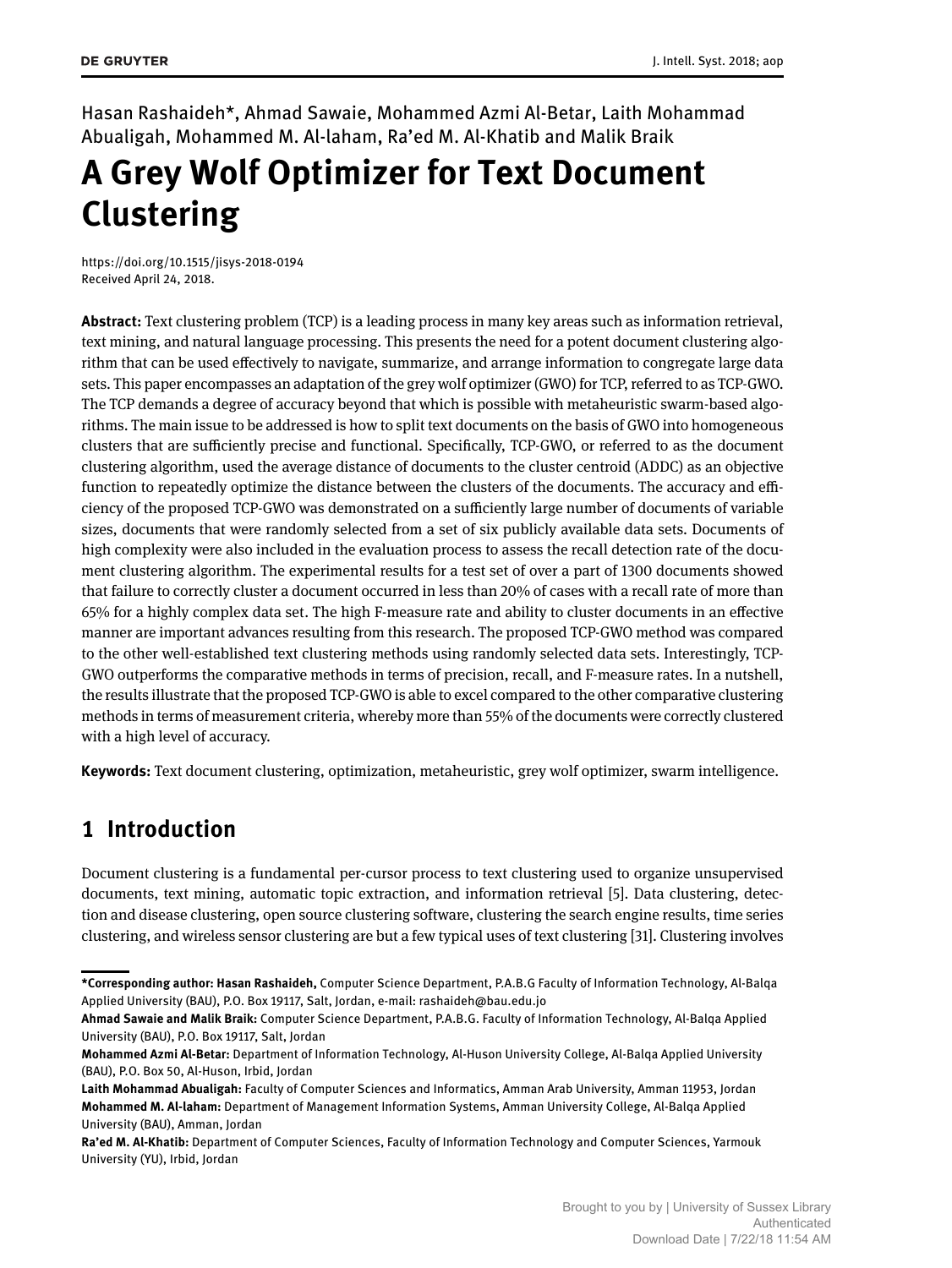splitting a set of homogenous objects into a particular number of clusters. The key idea beyond clustering a set of data is to achieve an inherent structure in the data and to show up this data structure as a set of groups. The data objects within each group must exhibit a high degree of similarity, while the similarity issue should be satisfied among different clusters [27].

Interestingly, text document clustering, as a way of splitting documents into their parent groups, can handle documents with unlabeled or unauthorized clusters. The text clustering process is affected by the calculation of the similarity measure between the documents in each cluster. In general, text clustering is used to improve the reliability of text document organization and provide the user with an understandable view of documents based on an evaluation criterion that can be represented as an objective function. Specifically, text clustering-based schemes have helped users to simultaneously deal with a large number of documents and their organization with greater precision and simplicity than without a text clustering-based model. Text clustering has valuable applications in many domains such as ontology-based text clustering, automatic clustering of newspapers, text categorization, search engine, and clinical work [14, 15, 46].

Most document clustering algorithms can be categorized into two main groups: the partitioning and the hierarchical clustering groups [27]. The hierarchical techniques produce an entangled sequence of division, with single, all-inclusive clusters at the topmost and individual clusters of individual points at the lowermost. The partitioning clustering method aims to partition an aggregation of documents into a set of non-interfering groups, so as to boost the assessment value of clustering. The partitioning clustering method seeks to partition a collection of documents into a set of non-overlapping groups. This is to maximize the evaluation value of clustering and to achieve a high degree of similarity among the clusters. Despite the fact that hierarchical clustering approach is predominantly characterized as a preferable quality clustering approach, this approach does not contain any provision for the reallocation of entities, which may have been incompetently classified in the early stages of text analysis.

More recently, the partitional clustering approach is well-suited for clustering a large collection of document data sets because of its relatively shallow computational effort [50]. Further, the time complexity of most partitional clustering approaches is nearly linear, making them widely practiced. The vector space model (VSM), as a structured model, is used in text clustering to assort the documents. VSM facilitates analysis and data representation. This model is used to represent each document as a vector of frequency term. While each frequency term is represented as a single position, this model assists to identify the distances between the documents and their cluster centroid [13].

For instance, if a document accommodates clusters with settled clusters, it can be categorized as a hierarchical document organization. On the other hand, if the document is empty of any settled clusters, then, it can be rated as a flat document organization. Thus, a reliable and efficient method is needed to establish document organization, either manually or automatically, that can easily be used to organize and manage the vast number of documents in an effective way [9, 13]. Also, a method that is largely invariant to complexity and size of documents within data sets is needed. The goal is to conduct a comprehensive analysis of all information, preferably to cluster a substantial number of text documents in a low computational burden.

Quite recently, text document clustering was formulated in an optimization context aimed at maximizing or minimizing an objective criterion that must be defined for the clustering-based optimization algorithm [4]. To achieve the predefined objective criterion (either minimization or maximization), it is necessary to reach the minimum value of the distance between each document with its cluster centroid. Equivalently, it is also necessary to maximize the objective criterion, and it is essential to decree the largest similarity value between each document and its cluster centroid [29].

The most conventional partitioning clustering algorithm is the K-means algorithm and its alternatives [45]. The benefits of the K-means clustering algorithm are that it is fast, simple, computationally efficient, requires a modest memory, unpretentious, and based on a solid basis for analyzing the variances between clusters. Also, the K-means clustering algorithm is utilized in several meta-heuristic optimization algorithms such as the self-organizing maps (SOM) by Merkl [35] and genetic algorithm (GA) by Raghavan and Birchard [42] were presented in literature to solve the text clustering problem (TCP). The particle swarm optimization (PSO) by Kennedy and Shi [30], as an efficient computational intelligence method, has also been applied to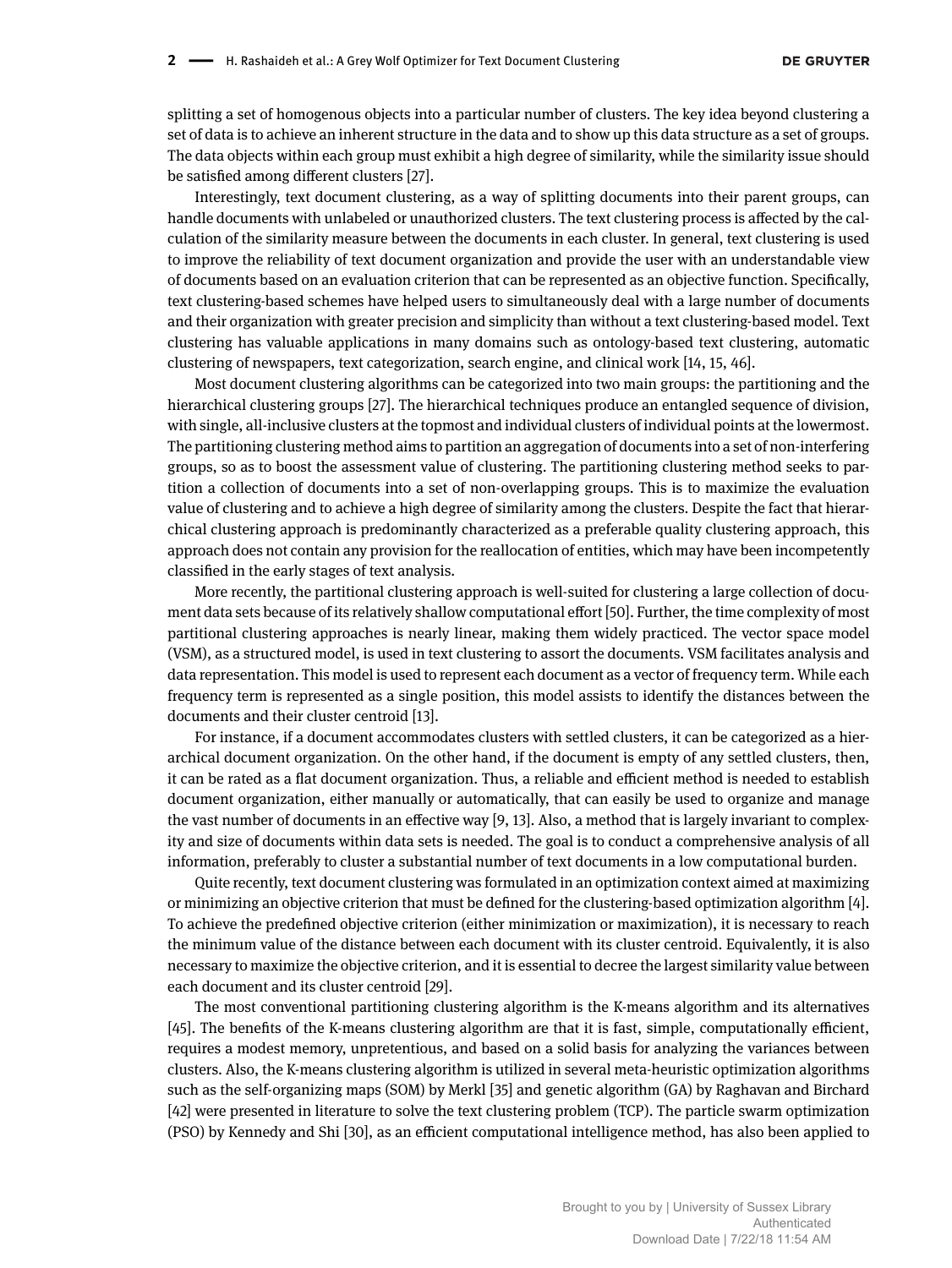cluster text documents [19]. Each optimization algorithm, at each iteration, looks for an optimal solution as evaluated by a predetermined fitness function [19].

Recently, several swarm-based algorithms are proposed such as the bat-inspired algorithm [7, 8], grey wolf optimizer (GWO) [37], artificial bee colony [11], flower pollination algorithm [10], etc. A successful and effective swarm-based algorithm that recently proposed to imitate the hunting behavior of the grey wolves is the so-called GWO. The GWO is a simple, population-based, flexible, and derivative-free meta-heuristic optimization method that intelligently avoids stagnation in local optima spots of the search space. It simulates the social behaviors of grey wolves in the aspects of their hierarchical leadership and hunting maneuver. Mirjalili et al. [37] compared the GWO to the state-of-the-art optimization algorithms and showed that the GWO was able to achieve competitive results in terms of exploitation (through the use of unimodal functions), exploration (by means of multimodal functions), local minima avoidance (benchmarked through composite functions), and convergence. The GWO also showed good performance when used in real problems (both constrained and unconstrained) with unknown search domains.

Further, it has many features such as simplicity, flexibility, adaptability, scalability, usability, and stability. These key features have presented the GWO as a very promising approach to being effective for a broad number of real optimization problems as surveyed in Ref. [22]. The GWO is adapted for several optimization applications such as the feature selection [21, 34], Training neural networks [36, 38], clustering applications [16, 47], engineering applications [32, 49], scheduling [33], wireless sensor network [20], environmental modeling applications [41, 44], medical and bioinformatics application [28, 39], image processing [48], and geophysical applications [6]. However, the GWO has not been yet investigated for text document clustering.

Procedurally, this optimization algorithm models the leadership hierarchy of grey wolves, or swarms, by classifying them into four hierarchy social groups according to dominance from top to bottom as *α*, *β*, *δ*, and *ω*. To elaborate, the *α* members represent the group of the best solutions in the swarm found for hunting, the *β* members represent the group of the second best solutions in the swarm, the *δ* members represent the group of third-best solutions in the swarm, while the *ω* members represent the rest of the solutions. Using the encircling and attaching pray process, the best three solutions in the *α*, *β*, and *δ* groups will be repeatedly utilized to attract the  $\omega$  members to better positions in the search space and, thus, drive the search for optimality.

In this work, the remarkable role played by TCP in many areas and the fruitful achievements of the GWO in a wide range of applications have encouraged us to adapt the GWO to address the TCP in an efficient mode, a method referred to as the TCP-GWO. The adaptation involves utilizing and mapping the text clustering concepts into the framework of the GWO. The approach proposed is to randomly select a number of different document vectors from the document collection as the initial cluster centroid vectors. Then, for each grey wolf, each document vector in the document set was assigned to the closest centroid vector based on the average distance of documents to the cluster centroid (ADDC) fitness criterion. The TCP-GWO uses the ADDC as an objective function to repeatedly optimize the distance between the documents and their cluster centroid. Finally, the search for convergence is stopped when the maximum number of iterations is reached or the newly computed average change in centroid vectors is converged, as determined by a predefined threshold value.

The performance of the proposed TCP-GWO method was demonstrated on six text publicly available data sets that were randomly selected with varying sizes and complexity, referred to in the scope of this paper as D1, D2, D3, D4, D5, and D6. The proposed TCP-GWO was devised with extensive experiments and statistical analysis to illustrate the usability and appropriateness of the entire procedures. The results were explored with a discussion using accuracy, precision, recall, and F-measure criteria to assess the degree of performance of the TCP-GWO. The reliability of the presented method was compared with other competitive methods using the same data sets. The comparative results show that the proposed TCP-GWO reveals superior clustering performance and outperforms its competitors.

The remaining parts of this paper are organized as follows: Section 2 introduces a definition and mathematical formulation of the text clustering problem. The grey wolf optimizer for text clustering problem is presented in detail in Section 3. Also, Section 3 provides a general overview of the GWO. The evaluation criteria are presented in Section 4. Section 5 provides the detailed experimental setup and results for comparing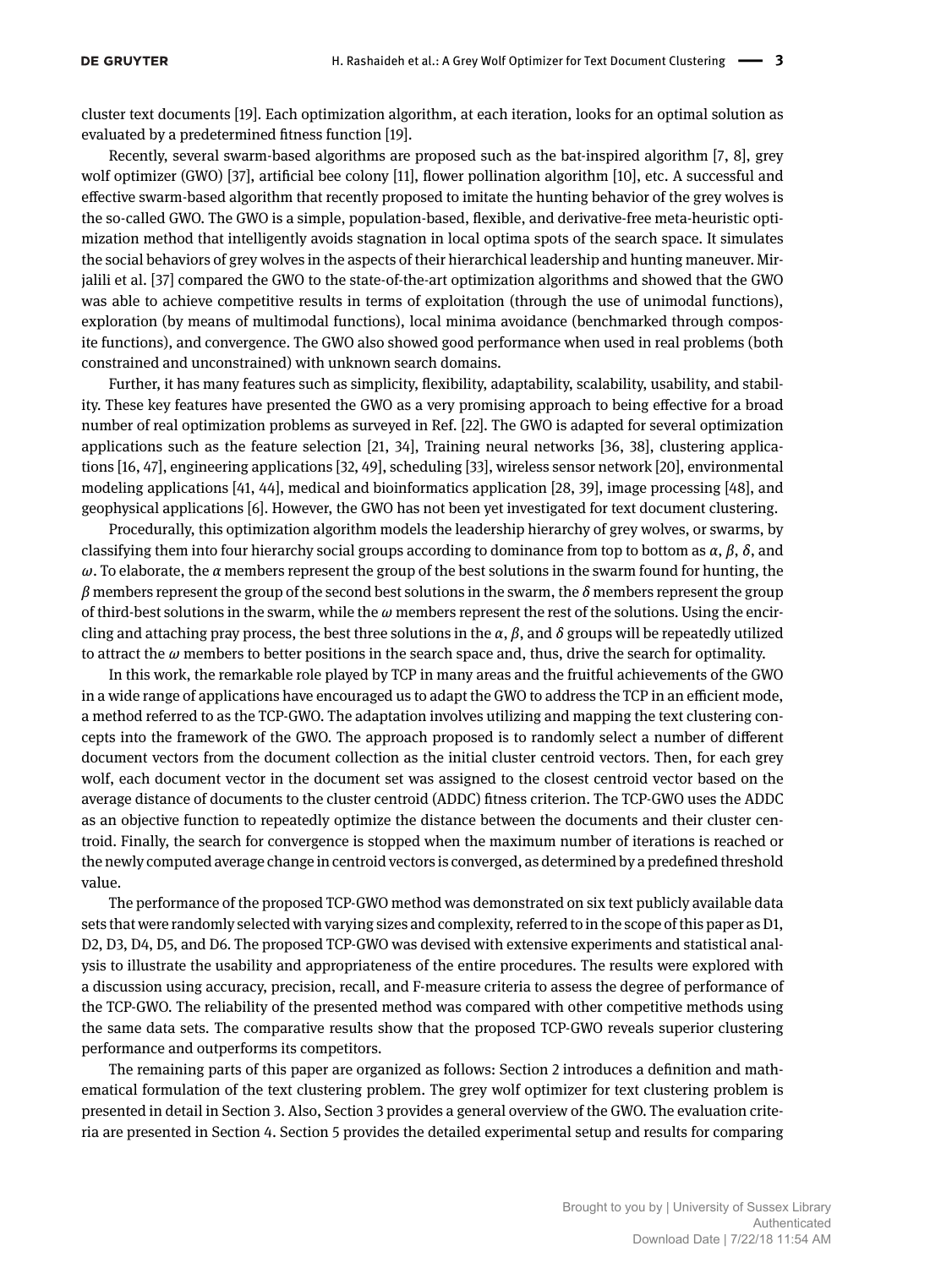the performance of the GWO-based text clustering method algorithm with the other comparative approaches. The discussion of the experiment's results is also presented in Section 5 with concluding comments and outlooks for further work in Section 6.

# **2 Preludes for Document Clustering Problem**

This section describes how TCP can be formulated in optimization context. This section also provides the solution representation of the TCP encoding modification. The term weighting refers to the term frequency-inverse document frequency (TF-IDF) that was used satisfactorily as an objective function to assess each position. As focusing, the primary motivation of this work is to get an optimal subset of clusters.

#### **2.1 Text Document Formulation and Modeling**

The development of text clustering requires some necessary preliminary stages, which should be completed as a pre-step to simplify the text clustering process. This involves data tokenization, removal stop word, and stemming. The data preprocessing methods are required to extract valid text document representation from the available empirical text document data sets.

- 1. Tokenization is a procedure to break a sequence letter of the document into tokens. A token is any characters compressed between two spaces, such as words, keywords, phrases, symbols, and other elements [43].
- 2. Stops words would be ostracized. Examples of stop words cover pronouns, punctuation marks, conjunctions, contra-conjunctions, and many more, for example, "a", "against", "about", "am", "all", "above", "after", "and", "again", "any", and "an". A list of stop words containing 571 stop words is publicly available at http://www.unine.ch/Info/clef/.
- 3. Stemming is the process of removing the prefixes and suffixes from the original words to obtain the basic form of the words. Prefixes are letters inserted at the beginning of the words, while suffixes are letters added at the end of the words. In English specifically, prefixes and suffixes are defined well and can be correctly identified. For example, "ed" is used to refer to the past tense of a verb; also "ing" and etc. are removed. Typically, this process is performed using the Porter Stemmer, which gets rid of some of the extremities such as eliminating prefixes and suffixes from each term such as "ed", "ly", and "ing". For example, the words or terms "connection", "connective", "connected", "connections", "connecting", and "connected" have the mutual root "connect". This root after some of the preprocessing processes will be called term [24].

It is worth mentioning that these preprocessing methods are already utilized in the data set used; thus, the manipulated data sets are in the form of postprocessing.

- The "term weighting", or the TF-IDF as customarily referred to in text clustering, is predominantly used as a standard scheme to allocate a weighting score to each document term using equation 3 [12]. This scheme relies on the TF and IDF to represent each document component [17]. In this search, the TF-IDF mechanism was used to discriminate between the document terms that are applied as an *objective function*. The following assumptions are necessitated to standardize the terms:
- $-$  The document set is specified by *D* as shown below:

$$
D = [d_1, d_2, \dots, d_i, \dots, d_n]
$$
 (1)

where *n* is the number of documents in the documents group *D*, and *d<sup>i</sup>* is the *i t h* document, represented mathematically as:

$$
d_i = [w_{i,1}, w_{i,2}, \dots, w_{i,t}]
$$
 (2)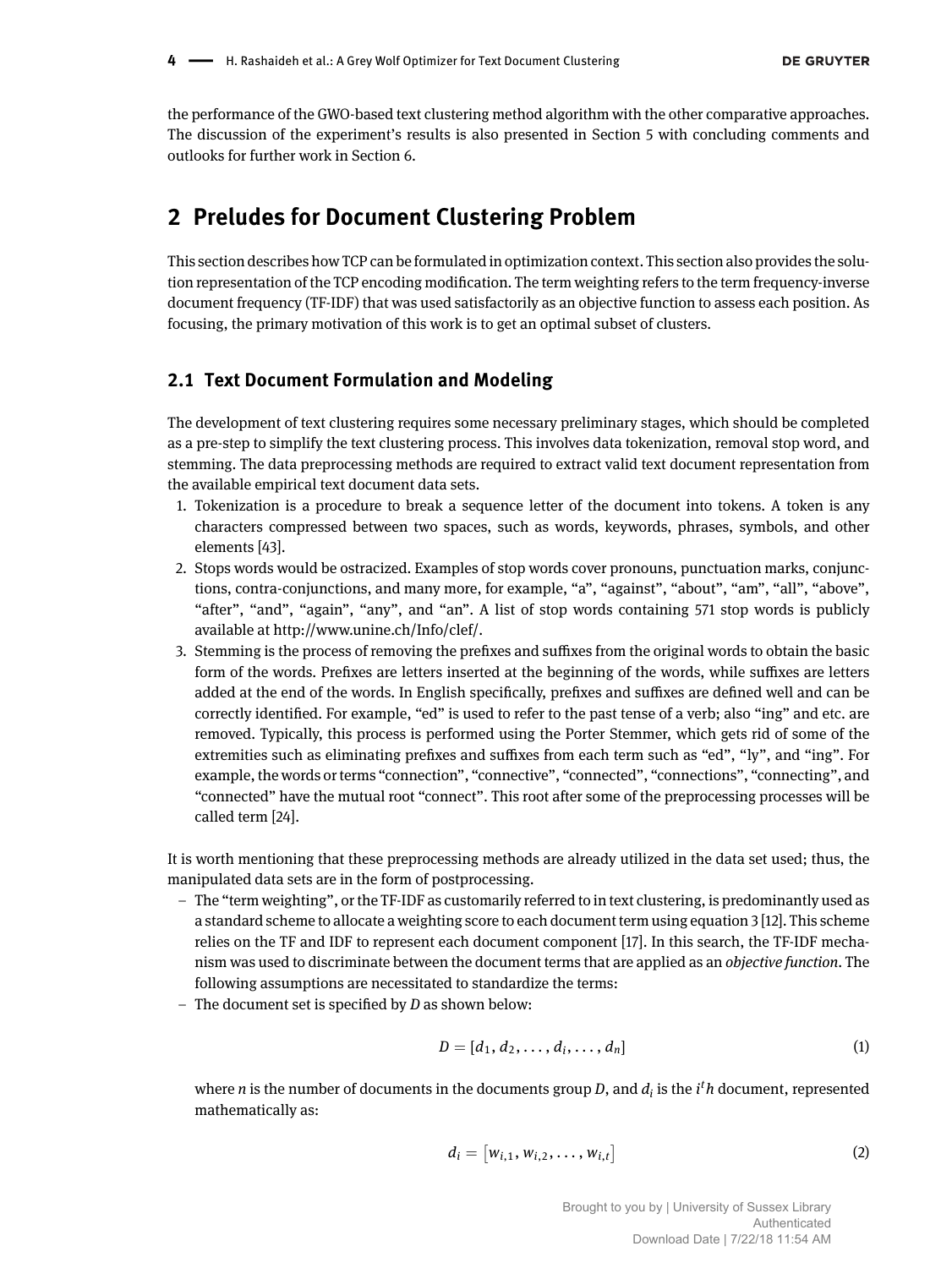where *i* represents the order of the  $i^t h$  document,  $d_i$  represents the document vector of the  $i^t h$  document,  $w_{i,1}, w_{i,2}, \ldots, w_{i,j}, \ldots, w_{i,t}$  is a vector of term weighting,  $t$  is the number of distinct terms (vector length), and  $w_{i,j}$  represents the weight score of the  $j^th$  term for the  $i^th$  document, defined in equation (3):

$$
w_{i,j} = tf_{i,j} \times idf_{i,j}
$$
  
=  $tf_{i,j} \times \log_2\left(\frac{n}{df_{i,j}}\right)$  (3)

where  $tf_{i,j}$  denotes the number of occurrences of the  $j^th$  term in the  $i^th$  document,  $idf_{i,j}$  denotes a parameter utilized to enhance the terms based on the number of occurrences in the *i t h* document, *n* identifies the total number of documents in the collection, and  $df<sub>i,j</sub>$  specifies the term frequency in the collections of documents.

This weighting strategy dilutes the repetitive words with little discernible power.

 $-$  The model (matrix) represented in equation (4) describes the documents using the VSM format [3].

$$
VSM = \begin{bmatrix} w_{(1,1)} & w_{(1,2)} & \cdots & w_{(1,n)} \\ w_{(2,1)} & w_{(2,2)} & \cdots & w_{(2,n)} \\ \vdots & \vdots & \ddots & \vdots \\ w_{(m,1)} & w_{(m,2)} & \cdots & w_{(m,n)} \end{bmatrix} \tag{4}
$$

The ultimate goal to tackle the TCP is to find the optimal subset of clusters, which is defined as follows.

Initially, equation (1) specifies the representation of the document set in the data set. The document group *D* is divided into *K* clusters. The centroid must be identified for each cluster as given in equation (5).

$$
C = [c_1, c_2, \ldots, c_i, \ldots, c_K]
$$
\n
$$
(5)
$$

where  $C$  is the set of all cluster centroids in the document set,  $c_i$  represents the centroid of cluster  $i$ , and  $K$  is the number of clusters in the document set.

#### **2.2 Objective Function: Similarity Criterion**

The similarity between two documents needs to be measured in a clustering analysis. The similarity metric measure computed between documents *d<sup>r</sup>* and *d<sup>k</sup>* is based on the Minkowski distances [18], given by equation (6):

$$
D_n(d_r, d_k) = \left[\sum_{i=1}^{d_d} |d_{i,r} - d_{i,k}|^n\right]^{\frac{1}{n}}
$$
(6)

The Euclidean distance measure can be obtained when  $n = 2$ . This Euclidean distance is broadly used in text document clustering. In order to manipulate equivalent threshold distances, considering that the distance ranges will vary according to the dimension number, most algorithms use the normalized Euclidean distance as the similarity metric of two documents,  $d_r$  and  $d_k$ , in the vector space. Equation (7) represents the distance measurement formula based on the normalized Euclidean distance criterion:

$$
d(d_r, d_k) = \left[\sum_{s=1}^{d_d} (d_{rs} - d_{ks})^2 / d_d\right]^{1/2}
$$
\n(7)

where  $d_r$  and  $d_k$  are two document vectors;  $d_d$  denotes the dimension number of the vector space;  $d_{rs}$  and  $d_{ks}$ stand for the weight values for the documents  $d_r$  and  $d_k$  in dimension  $s$ .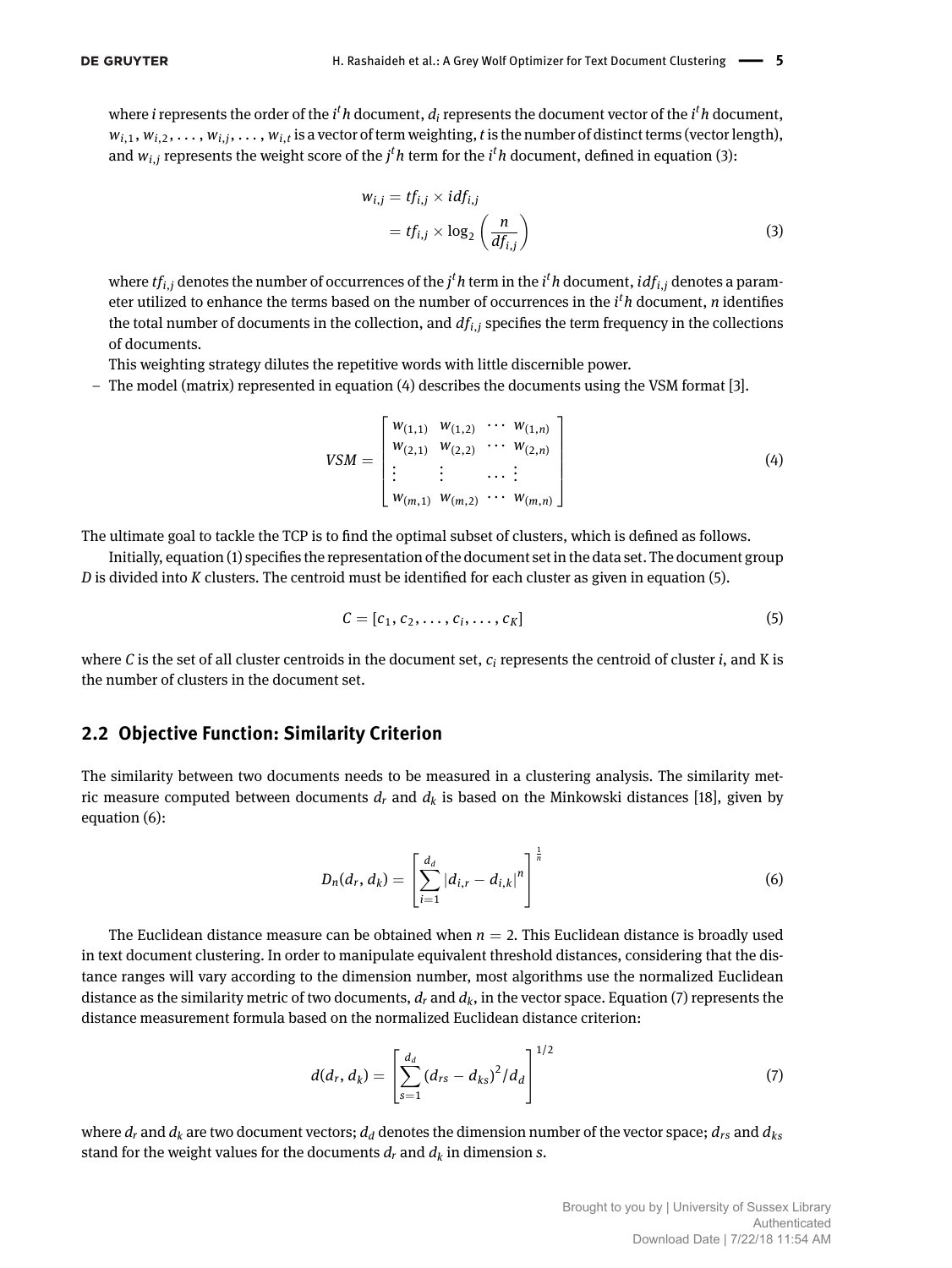| Document (d) | $\mathbf{1}$    | $\overline{2}$        | 3            | 4              | $\mathbf{z}$          | ь  |    |                |    | 10             |
|--------------|-----------------|-----------------------|--------------|----------------|-----------------------|----|----|----------------|----|----------------|
| Cluster(C)   | $\mathcal{C}_1$ | <b>C</b> <sub>5</sub> | <b>L5</b>    | $\mathsf{c}_1$ | <b>L</b> <sub>2</sub> | L٩ | L5 | L <sub>8</sub> | Lз | C <sub>2</sub> |
| $\lambda$    |                 |                       | $\mathbf{z}$ |                | <u>_</u>              |    |    |                |    | $\mathcal{L}$  |

**Table 1:** An Example of a Solution Representation of the TCP-GWO.

The average distance of documents to the cluster centroid (ADDC) is used in this paper as an objective function to compute the fitness value (*fit*) and evaluate the solution represented by each wolf.

The fitness values, representing the average distance values from the documents to the cluster centroids, were recalculated inside each iteration loop until convergence. The search for convergence is stopped when the maximum number of iterations was reached or the newly computed fitness value has converged, as defined by the greatest fitness value (the optimal solution).

The fitness value, *fit*, was measured using equation (8) [19]:

$$
fit = \left[ \sum_{j=1}^{K} \frac{\left[ \frac{\sum_{i=1}^{n} d(c_j, d_{ji})}{r_j} \right]}{K} \right]
$$
(8)

where  $K$  denotes the number of clusters,  $d_{ji}$  denotes the  $i^th$  document vector, which belongs to cluster  $j$ ,  $c_j$ is the centroid vector of the  $j^th$  cluster;  $d(c_j, d_{ji})$  represents the distance between cluster centroid  $c_j$ , and the document  $d_{ji}$ ,  $r_j$  refers to the number of documents, which belongs to cluster  $\mathcal{C}_j$ .

The cluster centroid vector  $c_i$  was calculated using equation (9):

$$
c_j = \frac{1}{n_j} \sum_{\forall d_j \in c_j} d_j,
$$
\n(9)

where  $c_j$  represents the centroid vector,  $d_j$  represents the document vectors that belong to the  $j_{th}$  cluster, and *nj* is the number of document vectors that belong to cluster *jth*.

#### **2.3 Solution Representation**

Each solution is represented as a subset of clusters in the range from *1* to *K*. The dataset clustered for the proposed TCP-GWO (to be discussed in the section) was represented as a set of vectors  $X =$  $(x_1, x_2, \ldots, x_{i-1}, x_i, x_{i+1}, \ldots, x_{n-1}, x_n)$ , where  $x_i$  corresponds to a single feature vector, which properly represents an object. Each position denotes one document to which cluster belongs, where the *ith* position in the solution denotes the situation of the *ith* document [2]. As aforementioned, the text document solutions were represented using the VSM.

Table 1 shows an illustrative example of a TCP solution representation.

Table 1 exhibits 10 documents and five clusters, where the *X* vector represents a solution, and each value of *X* represents a cluster number. Each document was doled out to a cluster at the end of the text clustering procedure. For example, documents 1 and 4 were grouped into cluster 1, documents 5 and 10 in cluster 2, documents 6 and 9 in cluster 3, document 8 in cluster 4, and finally documents 2, 3, and 7 in cluster 5.

# **3 Text Clustering Problem-Based Grey Wolf Optimizer**

In this section, the TCP-GWO and the theoretical concepts and basic background of GWO are described in detail. Recently resigned, one of most successful swarm-based algorithm is the GWO, which imitated the driving force and hunting performance of the grey wolf packs. Swarm intelligence is capable of keeping information about the search space at each iteration [22, 37].

In the TCP-GWO, the most powerful wolf is called *α* (i.e. the best text document solution), which redirects the whole pack to hunt, migrate, and feed each other. When the *α* wolf is not found because of illness, dead,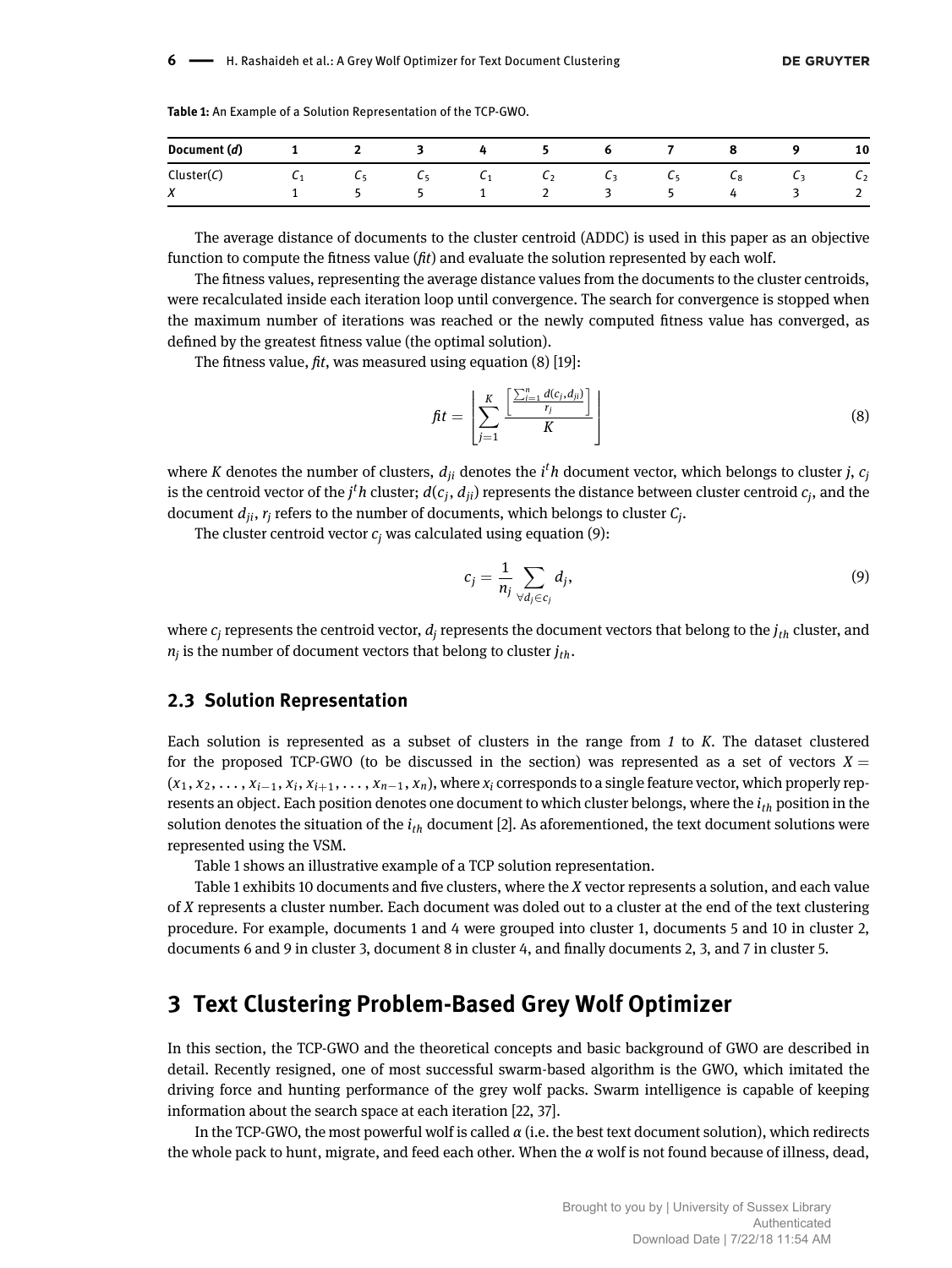or for other reasons, another fittest wolf from the *β* wolves (i.e. the second-best text document solution) will be the leader of the pack. It should be noted that the *δ* (i.e. the third-best text document solution) and *ω* members have less power than the *α* and *β* as can be seen in Figure 1. This hierarchal social behavior is the strongest point of the GWO algorithm [25, 36].

Another inspiration is the hunting process of grey wolves. When the prey is attacked, a set of efficient steps is followed by grey wolves: attacking, encircling, chasing, and harassing. This enables them to attack strong preys. The following steps in the TCP-GWO are discussed in the subsections below.

# **3.1 Initialize GWO Parameters**

In this step, the parameters of the GWO and the TCP are initialized. The TCP parameters are extracted from the data sets, which are defined in Section 2. The objective function and solution representation is given in the same section. For the GWO, three control parameters responsible for the search process should be initialized, which are *C*, *A*, and *a*. The first is responsible for exploration. The value range of this parameter takes a value of [0, 2]. The value of *C* is gradually updated and close to 2, when it is very close to the prey. Because this control parameter takes a random number during the course of run, it empowers the exploration features in the GWO [22]. The second and third parameters are interrelated (i.e. *A* and *a*) in which the first is calculated by the second as formulated in equation (16). It should be noted that the value range of the parameter *A* is [−2, 2]. The strength of exploration is raised when *A* > 1 or *A* < −1, while it is lowered when its value range is −1 < *A* < 1.

$$
\vec{A} = 2\vec{a} \cdot \vec{r}_1 - \vec{a} \tag{10}
$$

where  $\vec{a}$  is a vector where its value range is linearly going down from 2 to 0 during the search.  $\vec{r}_1$  are randomly generated vectors from the interval  $[0, 1]$ . The parameter  $a$  is updated by equation  $(11)$  given below:

$$
a = 2 - t\left(\frac{2}{T}\right) \tag{11}
$$

where *t* shows the current iteration, and *T* is the maximum number of iterations.

## **3.2 Initialize Population**

The grey wolves' population memory  $(X)$  is an augmented matrix of size  $N \times d$ . This memory contains the set of positions for the grey wolves (i.e. text document solutions) as many as *N* (see equation (12)). In order to generate any text document solution  $\vec{X}$ , the following formula is used:

$$
X_i^j = U(1, 2, ..., K), \forall i = 1, 2, ..., n \text{ and } \forall j = 1, 2, ..., N
$$



**Figure 1:** The Social Hierarchy for GWO Algorithm, Where the Number of Wolves are Decreased from Top Down (⃗*Xα*, ⃗*Xβ*, ⃗*Xδ*, and ⃗*Xω*), Respectively.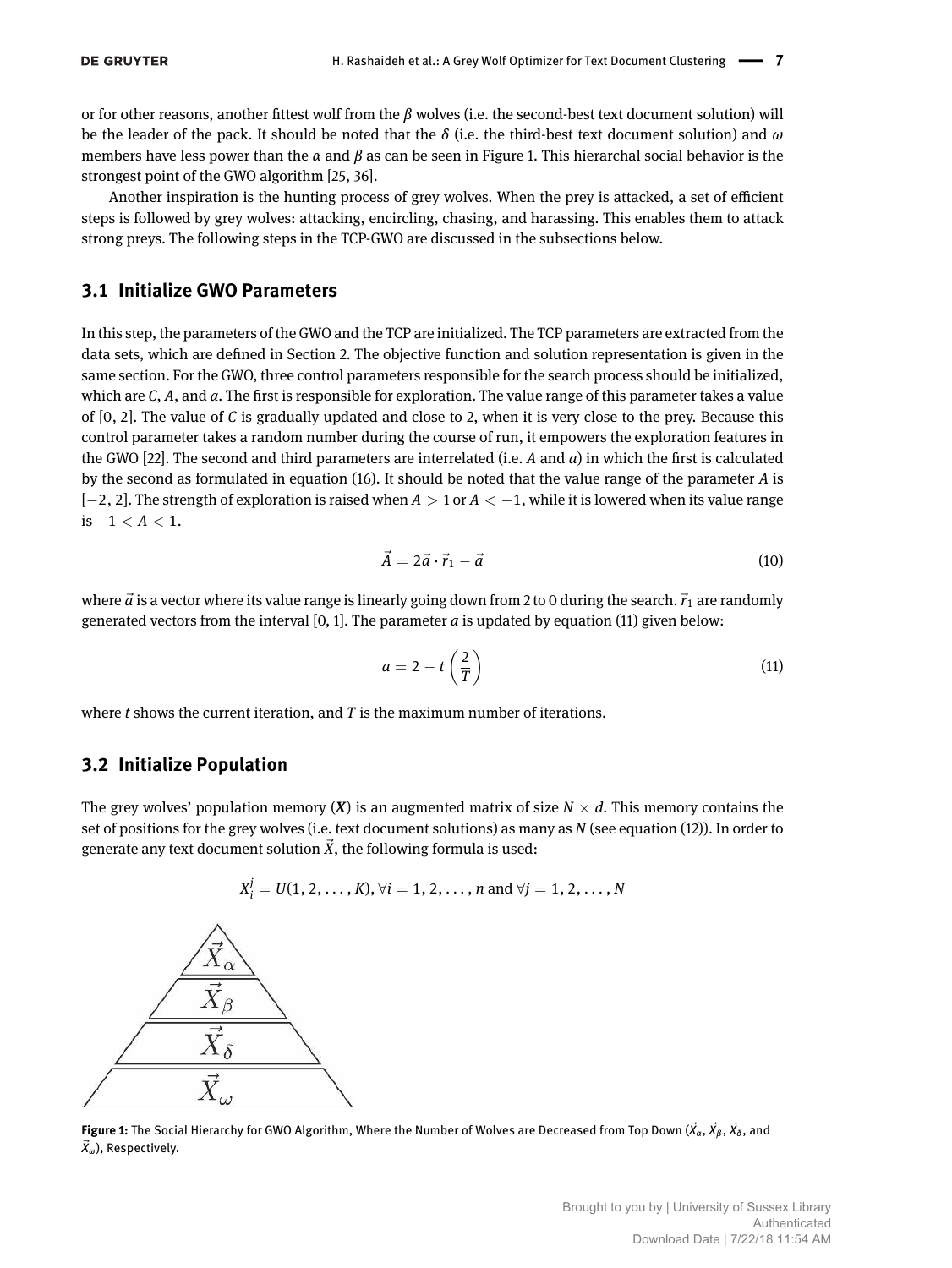*U*(1, 2, *. . .* , *n*) generates a random digit in the range of 1 and *K* (*K* centroid). The objective function values  $f(\vec{X})$  of each grey wolf position  $\vec{X}$  are thereafter calculated by equation (8).

$$
X = \begin{bmatrix} X_1^1 & X_2^1 & \cdots & X_n^1 \\ X_1^2 & X_2^2 & \cdots & X_n^2 \\ \vdots & \vdots & \cdots & \vdots \\ X_1^N & X_2^N & \cdots & X_n^N \end{bmatrix} .
$$
 (12)

## **3.3 Social Hierarchy**

In the TCP-GWO, the social hierarchy of the natural grey wolf packs is adopted in the optimization rules in which the fittest three wolves in *X* are determined in greedy bases to hopefully turn the search toward the global optima. These solutions are  $\vec{X}_\alpha,\,\vec{X}_\beta,\,\vec{X}_\delta,$  which are the best, second-best, and third-best solutions, respectively. The remaining solutions are denoted as  $\vec{X}_\omega$ . Note that the group of wolves in  $\vec{X}_\omega$  follows the locations of  $\vec{X}_\alpha$ ,  $\vec{X}_\beta$ ,  $\vec{X}_\delta$  during the search [22, 37]. In text document clustering, the solution of the lowest fattiness function value is the best.

## **3.4 Encircling Prey**

After the social hierarchy is adopted in the previous step, the intelligence behavior of the hunting process is also formulated in this step. According to the study conducted in Refs. [37] and [40], the hunting process naturally goes through three consecutive phases: (i) The prey is tracked, chased, and approached by the packs. (ii) The prey is encircled, harassed, and pursued to overstrain its effort. (iii) The prey is attacked by packs. These encircling phase is mathematically modeled as follows:

$$
\vec{X}(t+1) = \vec{X}(t) - \vec{A} \cdot \vec{D} \tag{13}
$$

where  $\vec{X}(t+1)$  is the next location of any wolf,  $\vec{X}(t)$  is the current location,  $\vec{A}$  is a coefficient matrix, and  $\vec{D}$  is a vector that is based on the location of the prey  $(\vec{X}_p)$ , which is calculated as follows:

$$
\vec{D} = \left| \vec{C} \cdot \vec{X}_p(t) - \vec{X}(t) \right| \tag{14}
$$

where

 $\vec{C} = 2 \cdot \vec{r}_2$ .

Note that  $\vec{r}_2$  are randomly generated vectors from the range [0,1]. With these two equations, a solution is able to relocate around another solution. Note that the equations use vectors, so this is applied to any number of dimensions, where  $\vec{a}$  is a vector where its values are linearly decreased from 2 to 0 during the course of the run.  $\vec{r}_1$  are randomly generated vectors from the interval [0,1]. The equation to update the parameter *a* is as follows:

$$
a = 2 - t\left(\frac{2}{T}\right) \tag{15}
$$

where *t* shows the current iteration, and *T* is the maximum number of iterations.

As mentioned above, the first step of hunting is to chase and encircle. To mathematically model this, the GWO considers two points in a d-dimensional space and updates the location of one of them based on that of another. The following equation has been proposed to simulate this.

Note that the random components in the above equations simulate different step sizes and movement speeds of grey wolves. The equation to define their values is as follows:

$$
\vec{A} = 2\vec{a} \cdot \vec{r}_1 - \vec{a} \tag{16}
$$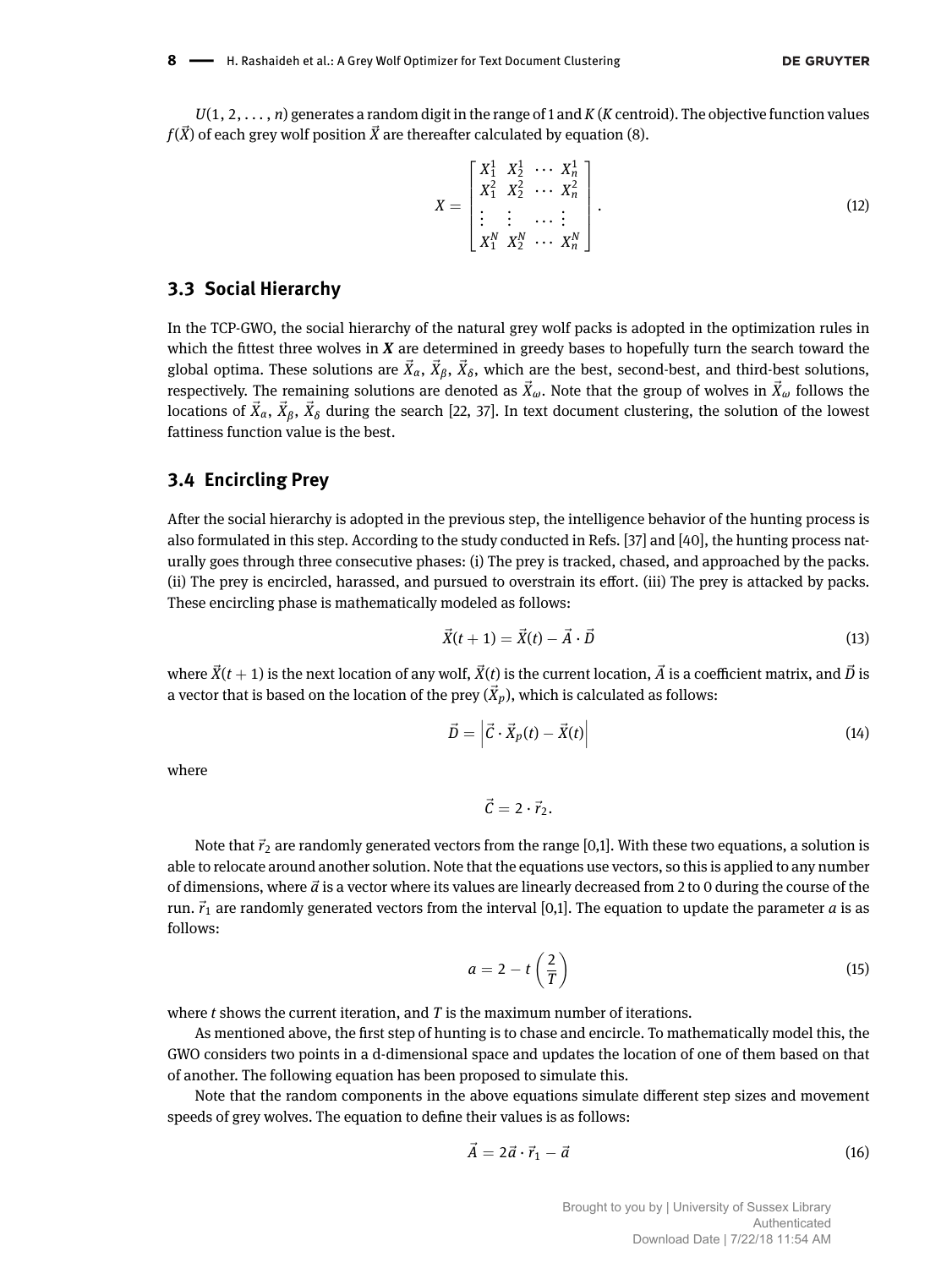## **3.5 Search for Exploration**

According to the above equations, a wolf can move to new points in a hyper-sphere around the target prey. However, this is insufficient to bridge the concept of the social hierarchy of the real and modeled GWO. As aforementioned, the social hierarchy is the key success of the hunting process. To achieve this, the founder of the GWO suggested to formulate the best three sets as  $\alpha$ ,  $\beta$ , and  $\delta$ . In reality, each set has many solutions, though the founder considers one in each set. This is suggested to simplify the initial version of the GWO.

## **3.6 Attacking Prey**

In the GWO, it is suggested that *α*, *β*, and *δ* are the best three solutions produced. The global optimal solution of the optimization problems is obviously unknown. Therefore, it is suggested that *α*, *β*, and *δ* have a very close position to the prey location. This is logical because they are the three best solutions in the entire population [25, 37]. Therefore, other wolves should be obliged to update their positions as follows:

$$
\vec{X}(t+1) = \lfloor \frac{1}{3}\vec{X}_1 + \frac{1}{3}\vec{X}_2 + \frac{1}{3}\vec{X}_3 \rfloor
$$
\n(17)

where  $\vec{X}_1$  and  $\vec{X}_2$  and  $\vec{X}_3$  are calculated with equations (18), (19), and (20):

$$
\vec{X}_1 = \vec{X}_\alpha(t) - \vec{A}_1 \cdot \vec{D}_\alpha \tag{18}
$$

$$
\vec{X}_2 = \vec{X}_\beta(t) - \vec{A}_2 \cdot \vec{D}_\beta \tag{19}
$$

$$
\vec{X}_3 = \vec{X}_\delta(t) - \vec{A}_3 \cdot \vec{D}_\delta \tag{20}
$$

 $\vec{D}_{\alpha}$ ,  $\vec{D}_{\beta}$ , and  $\vec{D}_{\delta}$  are calculated using equations (21), (22), and (23):

$$
\vec{D}_{\alpha} = \left| \vec{C}_1 \cdot \vec{X}_{\alpha} - \vec{X} \right| \tag{21}
$$

$$
\vec{D}_{\beta} = \left| \vec{C}_2 \cdot \vec{X}_{\beta} - \vec{X} \right| \tag{22}
$$

$$
\vec{D}_{\delta} = \left| \vec{C}_3 \cdot \vec{X}_{\delta} - \vec{X} \right| \tag{23}
$$

## **3.7 Stop Criterion**

The encircling and attacking prey steps are repeated until the maximum number of iterations *T* is reached. In checking for the stopping condition, it is required to check whether the *Lter* reaches the maximum value or not. If it reaches the maximum value, it is possible to get the best solution value. Otherwise, it is required to go to phase five.

The steps of text clustering using the proposed TCP-GWO are shown in Algorithm 1. Notably, the time complexity of the proposed GWO-based clustering is approximately equal to  $\mathcal{O}(n \times K \times MaxIter \times N)$ , where *n* represents the number of the document, *K* is the total number of clusters, *MaxIter* is the maximum number of iteration, and *N* is the number of solutions. Note that the complexity of the proposed GWO-based clustering method is calculated for each solution of the documents over the total amount of iterations. Particularly, the complexity of the objective function cost is  $O(n \times K)$ .

# **4 Performance Criteria**

The Precision  $P(x, y)$ , Recall  $R(x, y)$ , and F-score  $F(x, y)$  metrics [13, 26] were considered to evaluate the performance of the text clustering results of a collection documents of class *x* in the cluster number *y*. These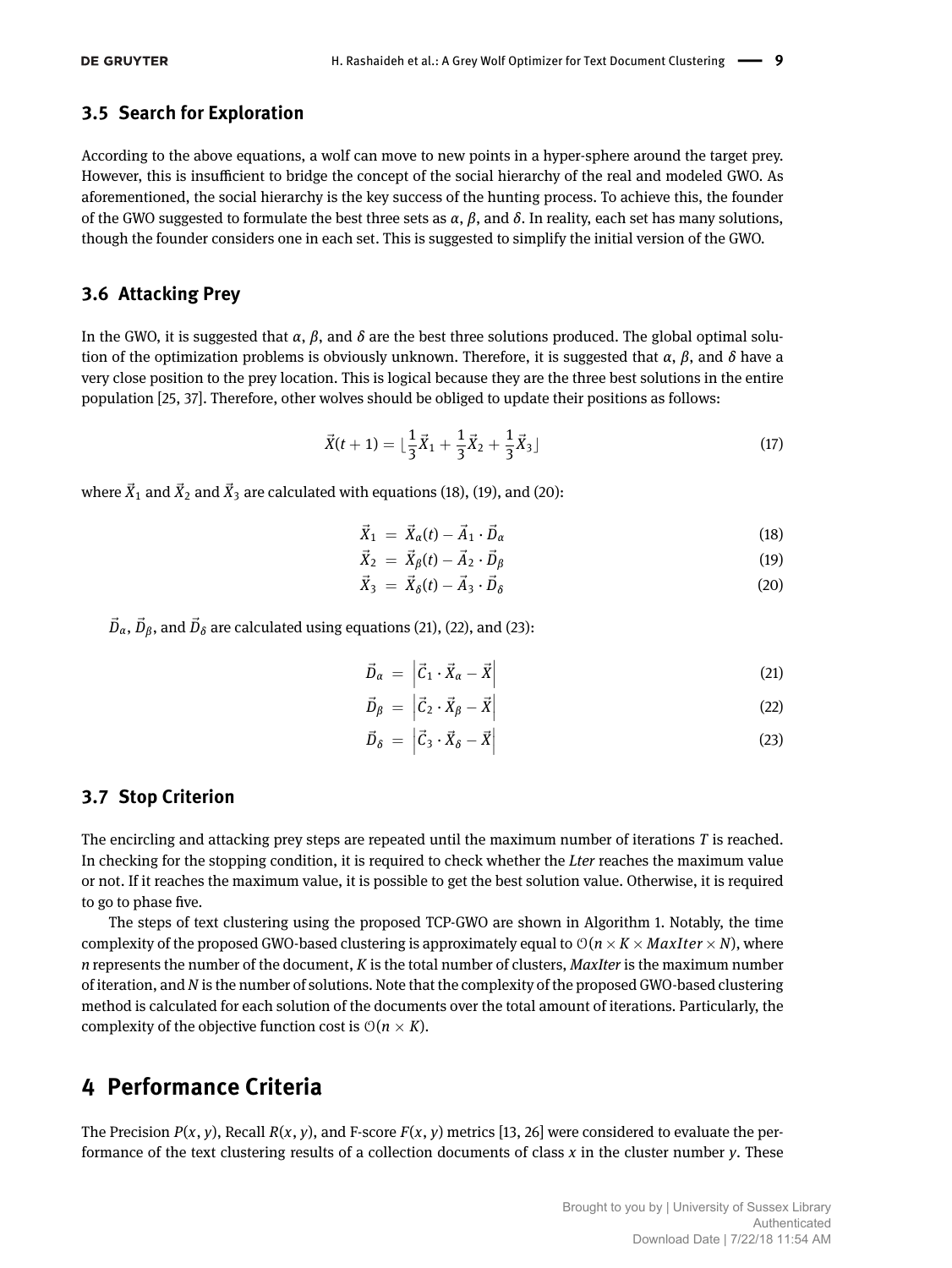**Algorithm 1:** A Pseudo Code of Text Clustering Problem using TCP-GWO.

1: *MaxIter* ← *Maximum number of iterations*

| 2:  | Lter $\leftarrow$ Iteration counter                                                                     |
|-----|---------------------------------------------------------------------------------------------------------|
| 3:  | $n \leftarrow$ Population size (number of grey wolfs)                                                   |
| 4:  | $G_i$ (Initial search agents) ( $i = 1, 2, \ldots, n$ )                                                 |
| 5:  | Generate an initial population of GWO, as $x_i$ $(i = 1, 2, , n)$ ;                                     |
| 6:  | Define $\epsilon$ to be a predefined threshold value                                                    |
| 7:  | Each wolf randomly selects n different document vectors, d, from the document database,                 |
|     | D, and identifies them as the initial cluster centroid vectors.                                         |
| 8:  | Evaluate the initial population using the cost function defined in Equation 8                           |
| 9:  | Initializing vector a, A and C                                                                          |
| 10: | Estimation of the fitness value of each hunt agent;                                                     |
| 11: | $G_{\alpha}$ = the best hunt agent                                                                      |
| 12: | $G_{\beta}$ = the second best hunt agent                                                                |
| 13: | $G_{\delta}$ = the third best hunt agent                                                                |
| 14: | $Iter=1$                                                                                                |
| 15: | Repeat                                                                                                  |
| 16: | <b>for</b> $i = 1 : G_s$ <b>do</b> //pack size of grey wolf                                             |
| 17: | Set each document vector, $d$ , in the document database, $D$ , to the nearest centroid vector, $c_i$ . |
| 18: | Evaluate the fitness value using Equation 8.                                                            |
| 19: | <b>Renew Current Hunt Agent Location</b>                                                                |
| 20: | end for                                                                                                 |
| 21: | Estimate fitness value for all grey wolfs using Equation 8                                              |
| 22: | $G_{\alpha}$ , $G_{\beta}$ and $G_{\delta}$ Updating                                                    |
| 23: | vectors a, A and C Updating                                                                             |
| 24: | $Lter= Lter+1$                                                                                          |
| 25: | //stopping criteria OR the average change in centroid<br>Until (Lter>MaxIter is exceeded                |
|     | vectors (ADDC) $< \epsilon$ )                                                                           |
| 26: | Output $G_{s}$                                                                                          |

measures were defined as shown in equations (24), (25), and (26):

$$
P(x, y) = \frac{n_{xy}}{n_y} \tag{24}
$$

$$
R(x, y) = \frac{n_{xy}}{n_x} \tag{25}
$$

$$
F(x, y) = \frac{2 \times P(x, y) \times R(x, y)}{P(x, y) + R(x, y)}
$$
\n(26)

where  $n_{XY}$  stands for the number of documents of class *x* in cluster *y*,  $n_Y$  refers to the number of documents of cluster *y*, and *n<sup>x</sup>* denotes the number of documents of class *x* for class *x* and cluster *y*.

The overall *F*-score measure is a result of the weighted average of  $P(x, y)$  and  $R(x, y)$  for each class *x*, as given in Equation (27).

$$
F_a = \frac{\sum_x \left( |x| * F(x) \right)}{\sum_x |x|} \tag{27}
$$

where  $|x|$  is the size of class *x*.

For each pair of documents that share at least one cluster in the aggregation clustering results, these metric measures attempt to respect whether the prediction of this pair as in the same cluster was correct with regard to the underlying true categories of the data. Precision measure shows the proportion of the document pairs correctly put in the same cluster, recall relates to the proportion of the actual document pairs that were identified, and F-score is a weighted harmonic mean of precision and recall, which provides a comprehensive measure of performance of the TCP. It is used to find the proportion of truly distributed documents in each cluster and considered a standard criterion to assess the fineness of text clustering methods.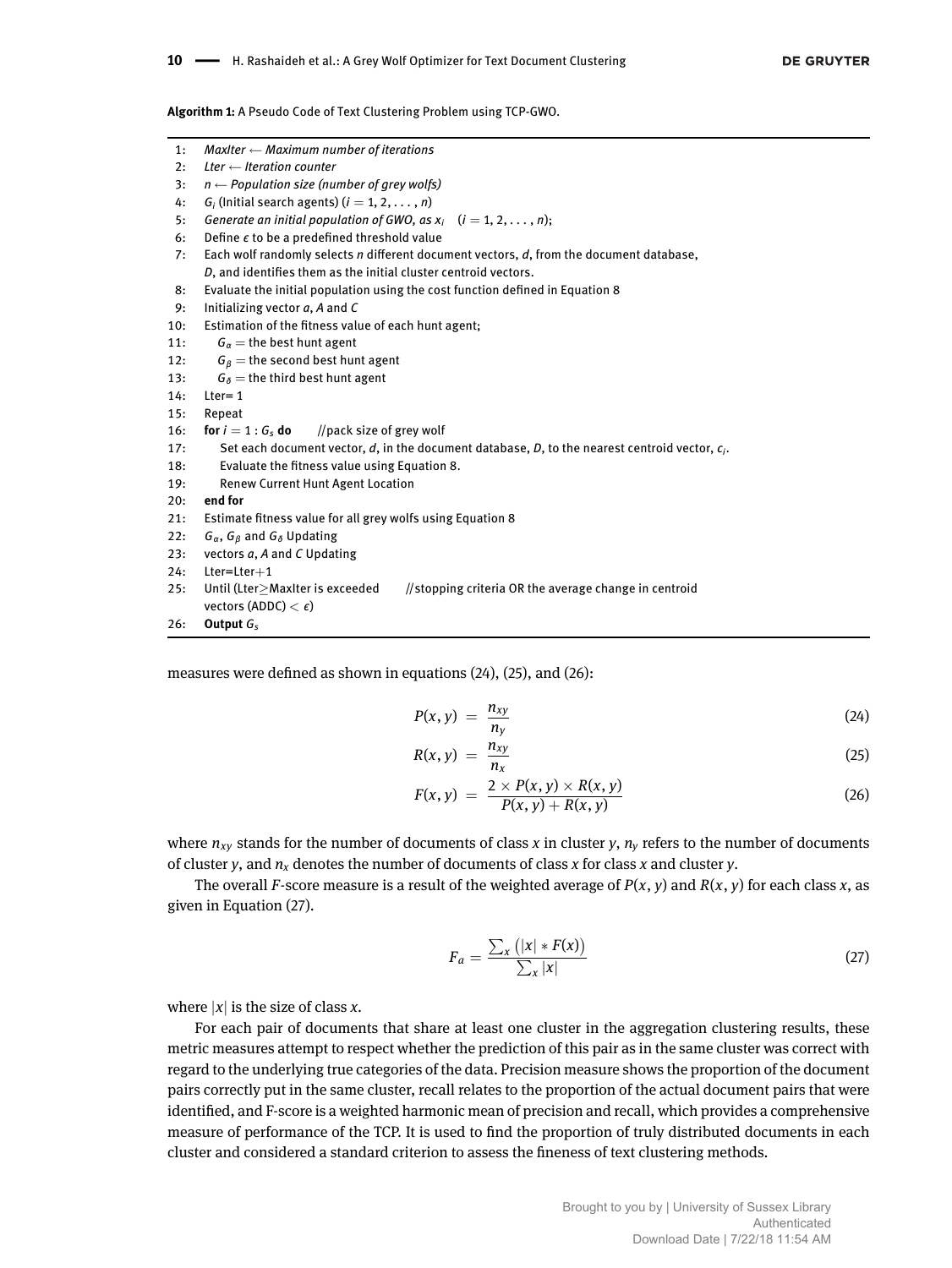The accuracy (*Ac*) measure, as specified in equation (28) [1, 13], was also used to illustrate the performance of the proposed text document clustering approach. The *Ac* criterion, as an external measure, was originally defined as the percentage of truly assigned documents to the clusters over all document collections.

$$
Ac = \frac{1}{n} \sum_{i=1}^{K} P(x, y)
$$
 (28)

where *n* and *K* represent the number of documents per cluster and the number of all clusters, respectively.

# **5 Experimental Results**

This section describes the experimental study to verify the effectiveness of the proposed TCP-GWO method. Specifically, it presents the text clustering performance in terms of the aforesaid evaluation criteria, statistical analysis, and a comparison of the results with other TCP-based text clustering approaches.

Two other text clustering approaches were presented here to comparatively evaluate our proposed approach. These approaches are the TCP-based hill climbing technique by Abualigah et al. [4] and the TCPbased *β*-hill climbing technique [23]. The parameters used for all the approaches including the GWO are as follows: the number of experiments is 20 times with each run embraced of 1000 iterations to fit with the experimental setting reported by the authors. These TCP-based text clustering approaches were implemented in Matlab 7.10 (R2010a). All the experiments are run using Dell computers with a Windows 7 of 64-bit professional and 64 GB of RAM.

## **5.1 Text Document Data Sets**

To evaluate the proposed TCP-GWO, we assessed it on six text documents selected randomly from available public data sets published by Dmoz-Business data set. The size and complexity issues of these data sets vary depending on the selection mechanism. These selected data sets are described in Table 2. Table 2 shows the number of documents, terms, and clusters of each data set.

The first data set, DS1, consisting of 200 documents, is represented by 5773 terms and pertains to 10 clusters. The second data set, DS2, possesses 299 documents, represented by 1725 terms where it belongs to a category of four clusters. The third data set, DS3, of 100 documents, is represented by 3236 terms and comports to five cluster classes. The fourth data set, DS4, contains 333 documents, represented by 4339 terms. This set belongs to a category of four clusters. The fifth data set, DS5, contains 1660 documents, represented by 8659 terms. This set belongs to a class of five clusters. Finally, the sixth data set, DS6, contains 2301 documents, represented by 12,942 terms and is connected to six cluster categories.

## **5.2 Results and Discussions**

The performance of the proposed TCP-GWO in terms of the evaluation criteria is shown for up to 1000 iterations in Figure 2.

| <b>Dataset</b>  | # of Documents | # of Terms | # of Clusters |
|-----------------|----------------|------------|---------------|
| DS <sub>1</sub> | 200            | 5773       | 10            |
| DS <sub>2</sub> | 299            | 1725       | $4^{\circ}$   |
| DS3             | 100            | 3236       | 5             |
| DS4             | 333            | 4339       | $4^{\circ}$   |
| DS5             | 1660           | 8659       | 5             |
| DS6             | 2301           | 12,942     | 6             |

**Table 2:** Description of the Selected Text Documents (Data Sets) Used.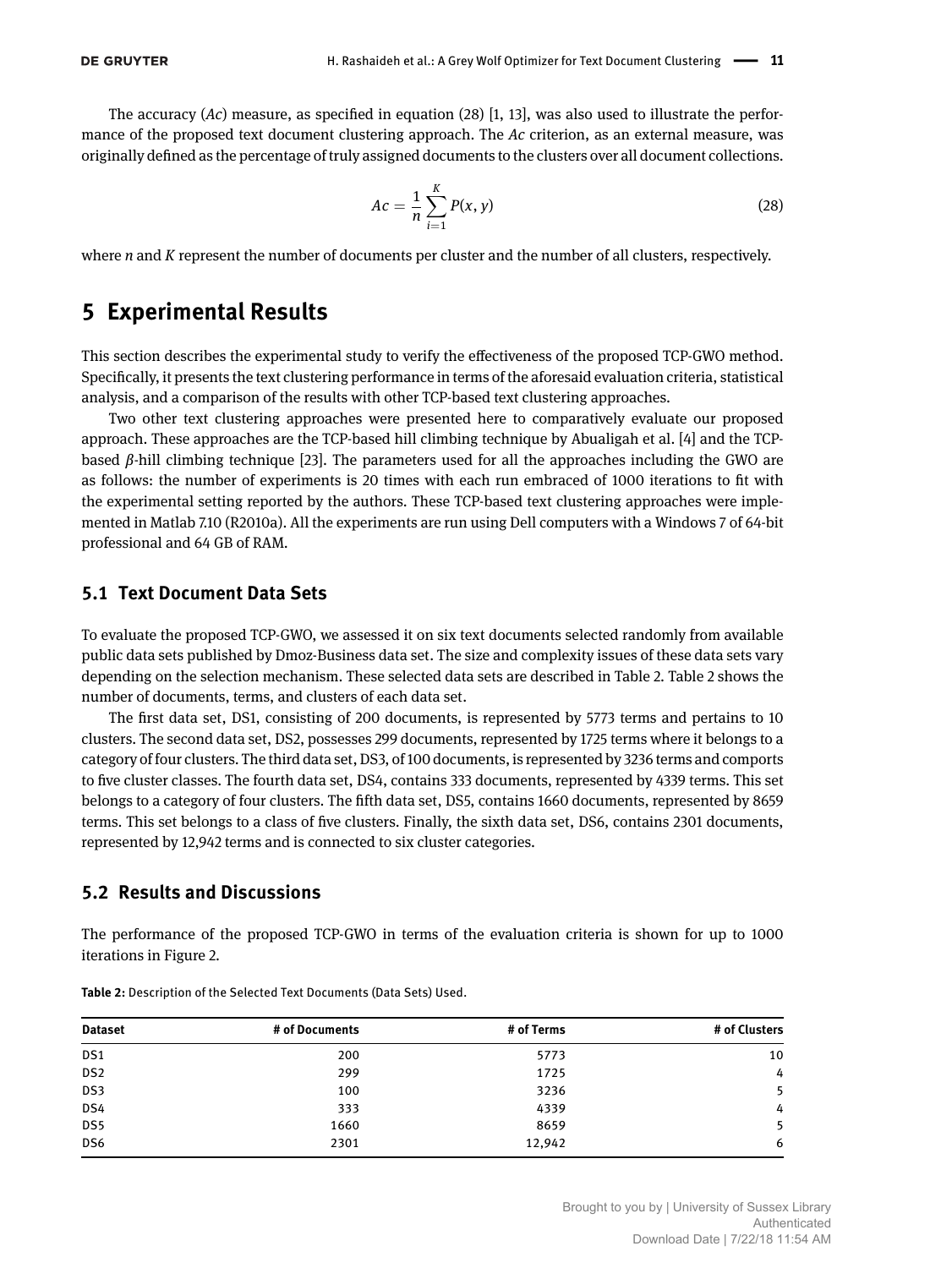

**Figure 2:** The Final TCP-GWO Responses to Clustering Documents.

Figure 2 shows the clustering results of the TCP-GWO in each data set with convincing accuracy rate. In the first three cases, relatively high accuracy and recall rates were achieved. This proves that the GWO-based swarm optimization algorithm succeeded in escaping from the local optima to reach the optimal solution. The TCP-GWO reported, respectively, 0.7037, 0.2222, 0.1794, and 0.1957 for accuracy, precision, recall, and F-measure for the documents selected from DS1. Further, it reported performance values of 0.6349, 0.5000, 0.4677, 0.5249, 0.5113, 0.7500, 0.3660, 0.4645, 0.5944, 0.7500, 0.6873, 0.7156, 0.4143, 0.6667, 0.5542, 0.5990, 0.2840, 0.8333, 0.6598, and 0.7305 for the accuracy, precision, recall, and F-measure rates for the documents selected from DS2, DS3, DS4, DS5, and DS6, respectively. The evaluation results in Figure 2 show the appropriateness of the proposed text clustering method for the tested documents. It is clear that a relatively high level of performance was achieved using the proposed TCP-GWO method for DS1 and DS2. This illustrates that the TCP-GWO method was well-managed to be an adept text clustering system for the selected data sets. This implies that the GWO was well adapted to generate a thoroughly stable clustering approach toward the end of the clustering process. However, the accuracy of the clustering results of the TCP-GWO method for the first three data sets is considerably better than the accuracy of the last three data sets. This is considered a big limitation of the TCP-GWO method. The last three data sets may particularly contain documents of extremely large sizes or address documents of variable complexity, as the TCP-GWO approach did not behave well with the high-complexity documents that are present in the selected data sets. This partly hindered the reliability of the developed approach.

The evaluation results of the TCP-GWO for the selected document data sets are also summarized in Table 3 in terms of the evaluation measures (i.e. accuracy, precision, recall, and F-measure).

It is observed in Table 4 that the recorded results of the TCP-GWO are at a high degree of performance, such that the computed accuracy results are highly reasonable.

The performance of the proposed TCP-GWO and the other two evaluated text clustering methods in the clustering of the six randomly selected data sets is presented in Table 3.

| <b>Table 3:</b> The Evaluation Results of the TCP-GWO Arrived up to 20 Experiments on the Clustered Data Set. |  |  |  |  |  |  |  |  |  |  |  |  |  |  |
|---------------------------------------------------------------------------------------------------------------|--|--|--|--|--|--|--|--|--|--|--|--|--|--|
|---------------------------------------------------------------------------------------------------------------|--|--|--|--|--|--|--|--|--|--|--|--|--|--|

| Data sets      | Accuracy | <b>Precision</b> | Recall | F-measure |
|----------------|----------|------------------|--------|-----------|
| D <sub>1</sub> | 0.7037   | 0.2222           | 0.1794 | 0.1957    |
| D <sub>2</sub> | 0.6349   | 0.5000           | 0.4677 | 0.5249    |
| D3             | 0.5113   | 0.7500           | 0.3660 | 0.4645    |
| D4             | 0.5944   | 0.7500           | 0.6873 | 0.7156    |
| D5             | 0.4143   | 0.6667           | 0.5542 | 0.5990    |
| D <sub>6</sub> | 0.2840   | 0.8333           | 0.6598 | 0.7305    |

Brought to you by | University of Sussex Library Authenticated Download Date | 7/22/18 11:54 AM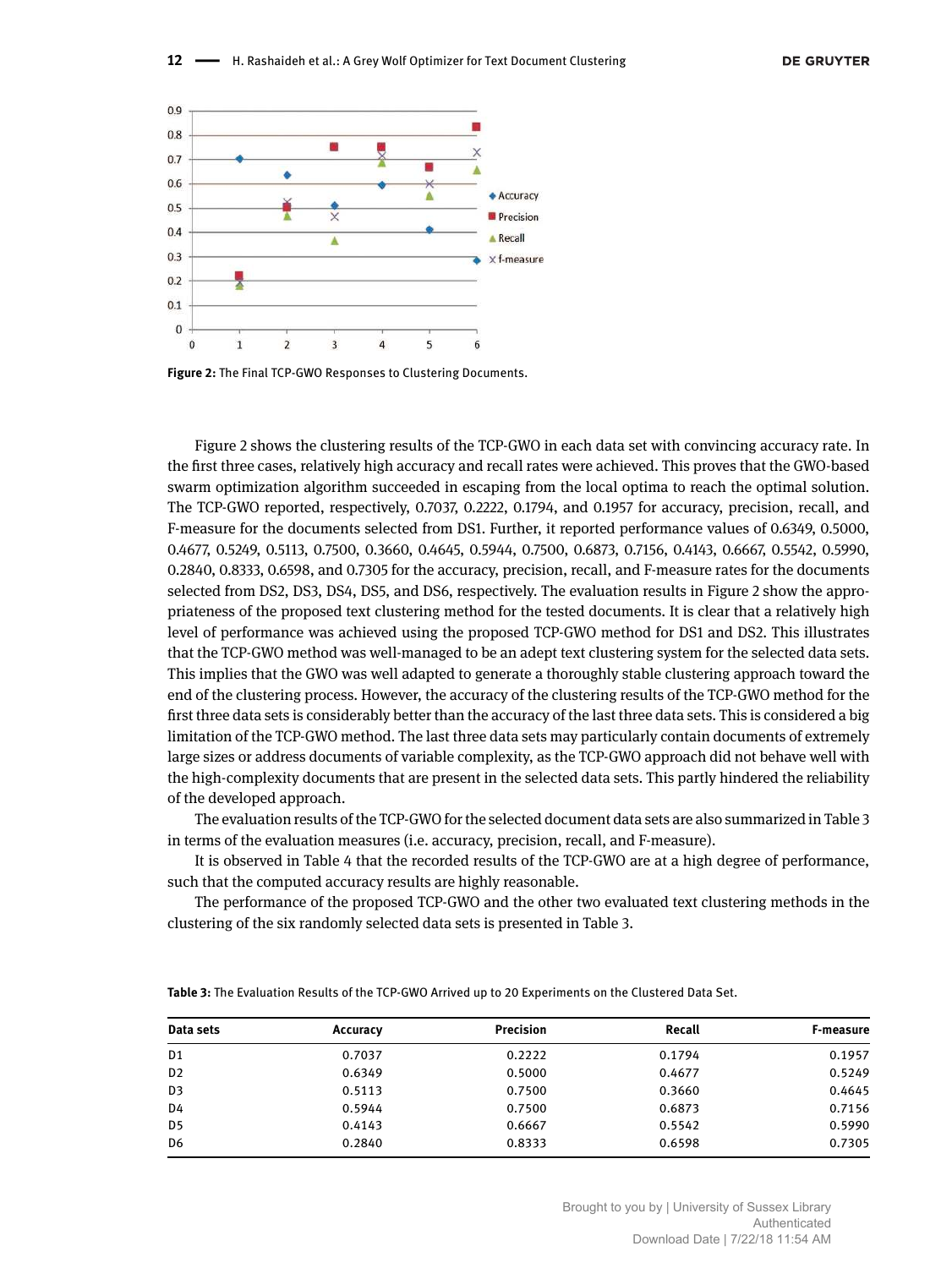| GWO    | $\beta$ -Hill climbing | <b>Hill climbing</b> | Evaluation measures Ac, P, R, and F | Data sets      |
|--------|------------------------|----------------------|-------------------------------------|----------------|
| 0.7037 | 0.2150                 | 0.1900               | Accuracy                            | D <sub>1</sub> |
| 0.2222 | 0.2032                 | 0.1875               | Precision                           |                |
| 0.1794 | 0.2188                 | 0.2024               | Recall                              |                |
| 0.1957 | 0.2107                 | 0.1946               | F-measure                           |                |
| 0.6349 | 0.3093                 | 0.2853               | Accuracy                            | D <sub>2</sub> |
| 0.5000 | 0.3056                 | 0.2850               | Precision                           |                |
| 0.4677 | 0.3090                 | 0.2847               | Recall                              |                |
| 0.5249 | 0.3073                 | 0.2849               | F-measure                           |                |
| 0.5113 | 0.3144                 | 0.2994               | Accuracy                            | D <sub>3</sub> |
| 0.7500 | 0.3149                 | 0.2899               | Precision                           |                |
| 0.3660 | 0.3203                 | 0.2871               | Recall                              |                |
| 0.4645 | 0.3176                 | 0.2885               | F-measure                           |                |
| 0.5944 | 0.3144                 | 0.3482               | Accuracy                            | D4             |
| 0.7500 | 0.3149                 | 0.3476               | Precision                           |                |
| 0.6873 | 0.3203                 | 0.3487               | Recall                              |                |
| 0.7156 | 0.3176                 | 0.3482               | F-measure                           |                |
| 0.4143 | 0.3536                 | 0.3392               | Accuracy                            | D <sub>5</sub> |
| 0.6667 | 0.3534                 | 0.3382               | Precision                           |                |
| 0.5542 | 0.3558                 | 0.3365               | Recall                              |                |
| 0.5990 | 0.3546                 | 0.3374               | F-measure                           |                |
| 0.2840 | 0.3123                 | 0.2673               | Accuracy                            | D <sub>6</sub> |
| 0.8333 | 0.3195                 | 0.2615               | Precision                           |                |
| 0.6598 | 0.3198                 | 0.2572               | Recall                              |                |
| 0.7305 | 0.3196                 | 0.2593               | F-measure                           |                |
|        |                        |                      |                                     |                |

**Table 4:** A Comparison Performance Between TCP-based GWO, Hill Climbing, and *β*-hill Climbing in terms of the Reported Best Performance Text Clustering Results.

The TCP-GWO's results in Table 4 demonstrate a highly convincing level of clustering for the first three data sets. It is also clear that the TCP-GWO achieved a faintly better degree of performance than hill climbing and *β*-hill climbing-based clustering schemes. The differences are remarkably significant between the TCP-GWO and TCP-*β*-hill climbing and TCP-hill climbing methods, which are, on average, about 0.2206 and 0.23553, respectively. Also, it is observed in Table 4 that the TCP-based *β*-hill climbing method achieved better results to those reported by the TCP-based-hill climbing method.

As Table 4 illustrates, the proposed TCP-GWO method shows superior performance compared to the other text clustering approaches. It achieved the highest accuracy and recall values among all the evaluated methods. This is related to the improvement realized by the GWO as an optimization algorithm for the clustering scheme.

Table 4 shows that the proposed GWO-TCP overcomes other comparative methods almost in the most experimented cases. According to the accuracy value, the GWO-TCP excels in the high-ranked method by getting the best results in five out of six text document data sets (i.e. DS1, DS2, DS3, DS4, and DS5). The *β*-hill climbing technique got the best result in one out of six text document data sets (i.e. DS6). According to the precision values, the GWO-TCP can be flagged as a high-rank method by getting the best results on all the text document data sets for all experimented cases (i.e. DS1, DS2, DS3, DS4, DS5, and DS6). According to the recall value, the GWO-TCP reaches the high-rank method by getting the best results in five out of six data sets (i.e. DS2, DS3, DS4, DS5, and DS6). The *β*-hill climbing technique achieved one best result out of six (i.e. DS1).

To gain a deeper insight into the clustering results and to verify the efficiency of the TCP-GWO method, a statistical test analysis was conducted. This is to rank each method along with the others and to identify the best text clustering approach. The statistical results on the basis of the F-measure value are presented in Table 5.

In Table 5, the TCP-GWO method is ranked first, followed by the TCP-*β*-hill climbing, and the last one is the TCP-hill climbing by a relatively large margin. The results shown in Table 5 confirm that the TCP-GWO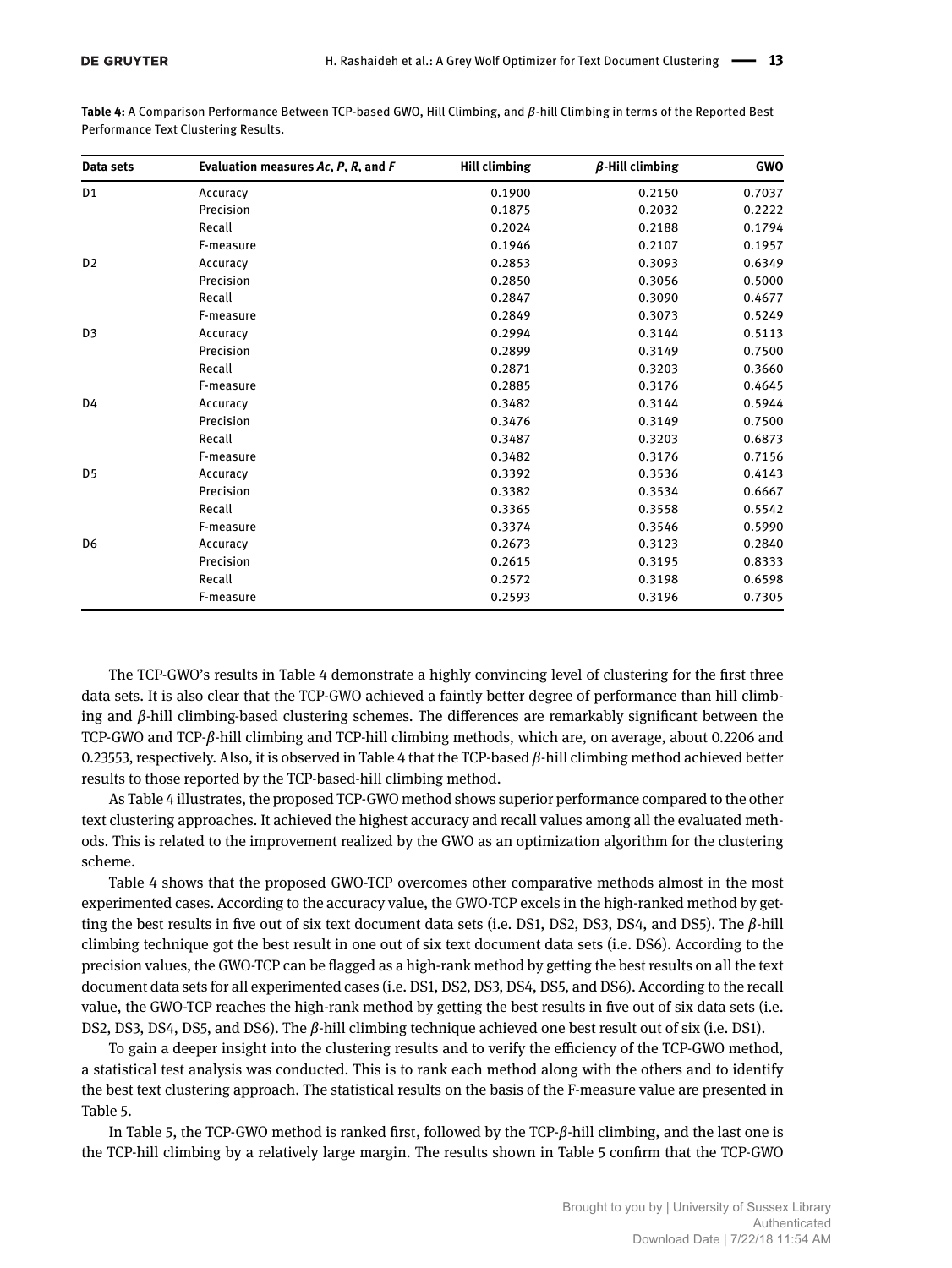| <b>Dataset</b>  | <b>Hill climbing</b> | $\beta$ -Hill climbing | <b>GWO</b> |
|-----------------|----------------------|------------------------|------------|
| DS1             | ٩                    |                        | 2          |
| DS <sub>2</sub> |                      |                        |            |
| DS3             |                      |                        |            |
| DS4             |                      |                        |            |
| DS5             |                      |                        |            |
| DS6             |                      |                        |            |
| Mean rank       | 2.83                 | 2.00                   | 1.16       |
| Final rank      |                      |                        |            |

| Table 5: Statistical analysis based on F-measure values. |  |  |  |  |
|----------------------------------------------------------|--|--|--|--|
|----------------------------------------------------------|--|--|--|--|





method, statistically, exhibited a respectable level of performance, much better than the TCP-hill climbing and TCP-*β*-hill climbing.

Table 5 shows the statistical analysis according to the F-measure values. It is clear that the GWO achieved the best ranking (i.e. 1) according to the statistical analysis with regard to the common evaluation measures used in the domain of the text clustering. The second best was the  $\beta$ -hill climbing; it got the second best ranking (i.e. 2). Finally, the worst method was hill climbing; it achieved the third ranking (i.e. 3).

Finally, according to the F-measure value, the TCP-GWO achieved the high-rank method by getting the best results in five out of six data sets (i.e. DS2, DS3, DS4, DS5, and DS6). The *β*-hill climbing technique achieved one of the best results out of six (i.e. DS1). We observed from Figure 3 that the performance of the GWO for solving the text clustering problem was very well in comparison with the state-of-the-art methods in terms of all the evaluation measures.

# **6 Conclusion and Future Work**

The work presented demonstrated the use of the GWO as a metaheuristic swarm-based algorithm for solving the TCP, referred to as the TCP-GWO. The aim is an efficient and beneficial scheme of text clustering. We have used the ADDC as a fitness function of the GWO to accomplish the text clustering approach for six text documents selected from a public text document benchmarking. The proposed approach introduced a new method of text clustering by exploiting the GWO. This method has a good level of reliability. The allocation of documents to the best clusters was improved by GWO, which also helps to flee from local optimum solutions to the best global solutions. A set of evaluation measures was employed to evaluate the performance of the TCP-GWO.

The flexibility of the TCP-GWO scheme in the reliable clustering text documents is shown for the documents selected from six data sets with documents of various sizes and scales with simple and complex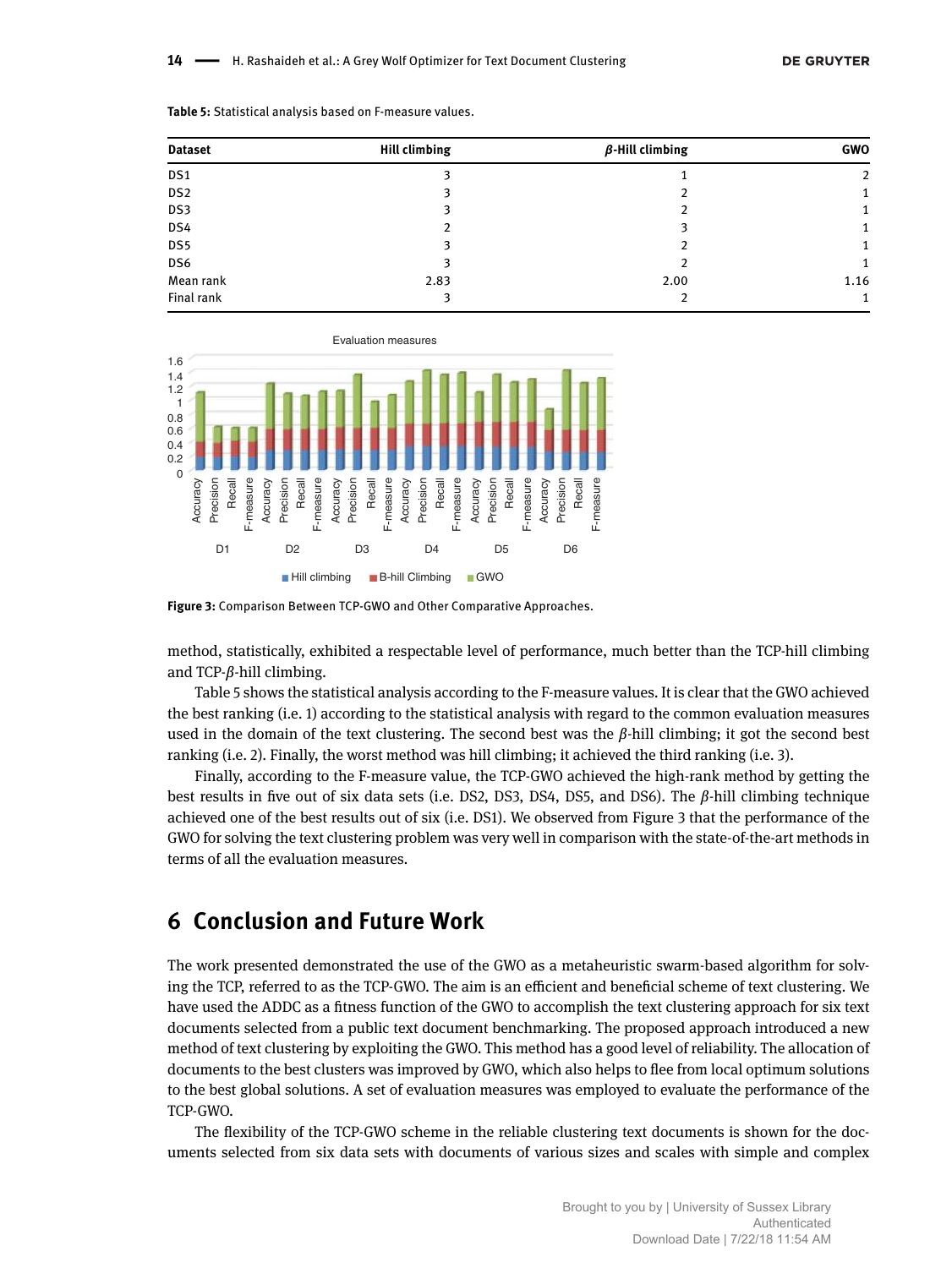texts and for documents with variable numbers of terms and high levels of complexity. The precision and recall rates show a high degree of sensitivity and specificity. On all criteria, a very high level of performance is shown. The evaluation results showed that the proposed TCP-GWO revealed an improvement in the performance criteria of accuracy of more than 9% of the clustering results on the six data sets over the other comparative clustering methods. The TCP-GWO approach is a potentially promising new method of text clustering that merits further study.

As can be borne out by the results, the proposed TCP-GWO is able to produce results better than those produced by the *β*-hill climbing and hill climbing algorithms for all the test data sets. The maneuver and strong features of the TCP-GWO, represented by its ability to share the useful knowledge from the *α*, *β*, and  $\delta$  solutions to other members, enable it to navigate the TCP search space in a very effective manner. Furthermore, the GWO operators are able to strike the right trade-off between the local nearby exploitation and wider exploration of search concepts, thus, enriching the convergence features. It is worth mentioning that the exploration is the ability of the algorithm to reach unvisited search space regions, while exploitation refers to the ability to make use of the accumulative search using the current objective function. In a nutshell, the TCP-GWO is a very efficient search strategy for clustering-orientation problems that can be widely used for the same purpose, and it is pregnant with a tremendous development in the future. There are many trends for future work that could be considered:

- The comparison of alternative clustering problems with various levels of complexity of the documents.
- The evaluation of adaptability to different data sets and terms.
- Increasing the robustness and accuracy of TCP using different metaheuristic approaches as well as other fitness functions.

# **Bibliography**

- [1] L. M. Abualigah, A. T. Khader and M. A. Al-Betar, Multi-objectives-based text clustering technique using k-mean algorithm, in: Computer Science and Information Technology (CSIT), 2016 7th International Conference on, IEEE, pp. 1-6, Amman, Jordan, 2016.
- [2] L. M. Abualigah, A. T. Khader and M. A. Al-Betar, Unsupervised feature selection technique based on genetic algorithm for improving the text clustering, in: *Computer Science and Information Technology (CSIT), 2016 7th International Conference* on, IEEE, pp. 1-6, Amman, Jordan, 2016.
- [3] L. M. Abualigah, A. T. Khader, M. A. Al-Betar and M. A. Awadallah, A krill herd algorithm for efficient text documents clustering, in:Computer Applications and Industrial Electronics (ISCAIE), 2016 IEEE Symposium on, IEEE, pp. 67-72, 2016.
- [4] L. M. Abualigah, A. T. Khader, M. A. Al-Betar and O. A. Alomari, Text feature selection with a robust weight scheme and dynamic dimension reduction to text document clustering, *Exp. Syst. Appl.* 84 (2017), 24-36.
- [5] L. M. Abualigah, A. M. Sawaie, A. T. Khader, H. Rashaideh, M. A. Al-Betar and M. Shehab, *β*-hill climbing technique for the text document clustering, *New Trends Inf. Technol.* 60 (2017), 60-66.
- [6] A. Agarwal, A. Chandra, S. Shalivahan and R. K. Singh, Grey wolf optimizer: a new strategy to invert geophysical data sets, *Geophys. Prospect.* **66** (2018), 1215-1226.
- [7] M. A. Al-Betar and M. A. Awadallah, Island bat algorithm for optimization, *Exp. Syst. Appl.* 107 (2018), 126-145.
- [8] M. A. Al-Betar, M. A. Awadallah, H. Faris, X.-S. Yang, A. T. Khader and O. A. Alomari, Bat-inspired algorithms with natural selection mechanisms for global optimization, *Neurocomputing* 273 (2018), 448-465.
- [9] Z. A. Al-Sai and L. M. Abualigah, Big data and e-government: a review, in: *Information Technology (ICIT), 2017 8th International Conference on*, IEEE, pp. 580-587, Amman, Jordan, 2017.
- [10] Z. A. A. Alyasseri, A. T. Khader, M. A. Al-Betar, M. A. Awadallah and X.-S. Yang, Variants of the flower pollination algorithm: a review, in: *Nature-Inspired Algorithms and Applied Optimization*, pp. 91-118, Springer, Cham, 2018.
- [11] M. A. Awadallah, M. A. Al-Betar, A. L. Bolaji, E. M. Alsukhni and H. Al-Zoubi, Natural selection methods for artificial bee colony with new versions of onlooker bee, *Soft Comput*. **22** (2018), 1-40.
- [12] R. Baeza-Yates and B. Ribeiro-Neto, *Modern Information Retrieval*, Vol. 463, ACM Press, New York, 1999.
- [13] M. W. Berry and M. Castellanos, Survey of text mining ii: clustering. Classification, and retrieval 1, 2007.
- [14] K. K. Bharti and P. K. Singh, Chaotic gradient artificial bee colony for text clustering. *Soft Comput.* 20 (2016), 1113-1126.
- [15] A. L. Bolaji, M. A. Al-Betar, M. A. Awadallah, A. T. Khader and L. M. Abualigah, A comprehensive review: Krill herd algorithm (kh) and its applications, Appl. Soft Comput. 49 (2016), 437-446.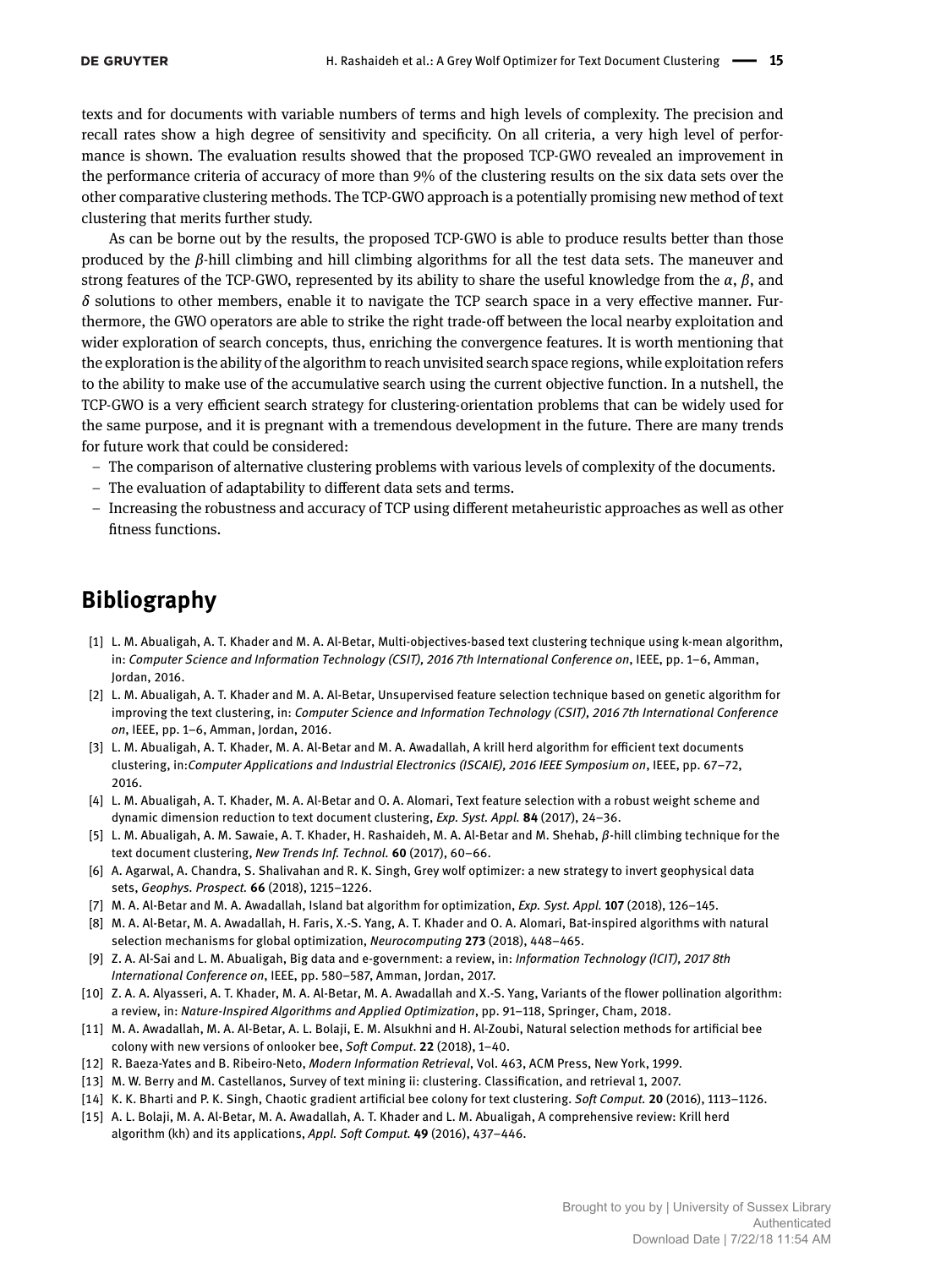- [16] V. Chahar, J. Chhabra and D. Kumar, Grey wolf algorithm-based clustering technique, *Journal of Intelligent Systems* **26**  $(2016)$ , 153-168.
- [17] O. Chum, J. Philbin and A. Zisserman, Near duplicate image detection: min-Hash and TF-IDF weighting, *BMVC* **810** (2008),  $812 - 815$ .
- [18] K J. Cios, W. Pedrycz and R. W. Swiniarski, Rough sets, in: *Data Mining Methods for Knowledge Discovery*, pp. 27–71, Springer, Boston, MA, 1998.
- [19] X. Cui, T. E. Potok and P. Palathingal, Document clustering using particle swarm optimization, in: *Swarm Intelligence Symposium, 2005, SIS 2005, Proceedings 2005 IEEE*, IEEE, pp. 185-191, Pasadena, CA, USA, 2005.
- [20] T.-K. Dao, Enhanced diversity herds grey wolf optimizer for optimal area coverage in wireless sensor networks, in: *Genetic and Evolutionary Computing: Proceedings of the Tenth International Conference on Genetic and Evolutionary Computing*, November 7-9, 2016 Fuzhou City, Fujian Province, China, Vol. 536, Springer, p. 174, 2016.
- [21] E. Emary, H. M. Zawbaa, C. Grosan and A. E. Hassenian, *Feature Subset Selection Approach by Gray-wolf Optimization*, Springer International Publishing, Cham, pp. 1-13, 2015.
- [22] H. Faris, I. Aljarah, M. A. Al-Betar and S. Mirjalili, Grey wolf optimizer: a review of recent variants and applications, *Neural Comput. Appl.* **30** (2017), 413-435.
- [23] R. Forsati, M. Meybodi, M. Mahdavi and A. Neiat, Hybridization of k-means and harmony search methods for web page clustering, in: *Web Intelligence and Intelligent Agent Technology, 2008. WI-IAT'08. IEEE/WIC/ACM International Conference on*, Vol. 1, IEEE, pp. 329-335, Sydney, Australia, 2008.
- [24] A.-S. Ghadeer, I. Aljarah and H. Alsawalqah, Enhancing the Arabic sentiment analysis using different preprocessing operators, *New Trends Inf. Technol*. **113** (2017), 113-117.
- [25] S. Gupta and K. Deep, A novel random walk grey wolf optimizer, *Swarm Evol. Comput.* (2018).
- [26] T. Hu and S. Y. Sung, Finding centroid clusterings with entropy-based criteria, *Knowl. Inf. Syst.* 10 (2006), 505-514.
- [27] A. K. Jain, M. N. Murty and P. J. Flynn, Data clustering: a review, ACM Comput. Surv. (CSUR) 31 (1999), 264-323.
- [28] J. Jayapriya and M. Arock, Aligning two molecular sequences using genetic operators in grey wolf optimiser technique, *Int. J. Data Min. Bioinform.* **15** (2016), 328-349.
- [29] K. Kanimozhi and M. Venkatesan, A novel map-reduce based augmented clustering algorithm for big text datasets, in: *Data Engineering and Intelligent Computing*, pp. 427–436, Springer, Berlin, Heidelberg, Germany, 2018.
- [30] J. Kennedy and Y. Shi, *Swarm Intelligence. The Morgan Kaufmann Series in Evolutionary Computation*, Elsevier Science & Technology, Elsevier, Amsterdam, The Netherlands, 2001.
- [31] N. Kushwaha and M. Pant, Link based BPSO for feature selection in big data text clustering, *Future Gener. Comput. Syst.* **82** (2017), 190-199.
- [32] D. K. Lal, A. Barisal and M. Tripathy, Grey wolf optimizer algorithm based fuzzy PID controller for AGC of multi-area power system with TCPS, Procedia Comput. Sci. 92 (2016), 99-105.
- [33] C. Lu, L. Gao, X. Li and S. Xiao, A hybrid multi-objective grey wolf optimizer for dynamic scheduling in a real-world welding industry, *Eng. Appl. Artif. Intell.* **57** (2017), 61-79.
- [34] S. Medjahed, T. A, Saadi, A. Benyettou and M. Ouali, Gray wolf optimizer for hyperspectral band selection, *Appl. Soft Comput.* 40 (2016), 178-186.
- [35] D. Merkl, Industry: text mining with self-organizing maps, in: *Handbook of Data Mining and Knowledge Discovery*, pp. 903-910, Oxford University Press, Inc., New York, NY, USA, 2002.
- [36] S. Mirjalili, How effective is the grey wolf optimizer in training multi-layer perceptrons, *Appl. Intell.* 43 (2015), 150-161.
- [37] S. Mirjalili, S. M. Mirjalili and A. Lewis, Grey wolf optimizer, Adv. Eng. Softw. 69 (2014), 46-61.
- [38] M. Mosavi, M. Khishe and A. Ghamgosar, Classification of sonar data set using neural network trained by gray wolf optimization, *Neural Netw. World* **26** (2016), 393.
- [39] A. Mostafa, Fouad, M. Houseni, N. Allam, A. E. Hassanien, H. Hefny and I. Aslanishvili, A hybrid grey wolf based segmentation with statistical image for ct liver images, in: *International Conference on Advanced Intelligent Systems and* Informatics, pp. 846-855, Springer, Berlin, Heidelberg, Germany, 2016.
- [40] L. K. Panwar, S. Reddy, A. Verma, B. Panigrahi and R. Kumar, Binary grey wolf optimizer for large scale unit commitment problem, *Swarm Evol. Comput.* 38 (2018), 251-266.
- [41] M. H. Qais, H. M. Hasanien and S. Alghuwainem, Augmented grey wolf optimizer for grid-connected PMSG-based wind energy conversion systems, *Appl. Soft Comput.* (2018).
- [42] V. V. Raghavan and K. Birchard, A clustering strategy based on a formalism of the reproductive process in natural systems, in: ACM SIGIR Forum, Vol. 14, pp. 10-22, ACM, New York, NY, 1979.
- [43] R. A. Saravanan and M. R. Babu, Enhanced text mining approach based on ontology for clustering research project selection, *J. Ambient Intell. Humaniz. Comput.* (2017), 1-11. DOI: 10.1007/s12652-017-0637-7.
- [44] X. Song, L. Tang, S. Zhao, X. Zhang, L. Li, J. Huang and W. Cai, Grey wolf optimizer for parameter estimation in surface waves, *Soil Dyn. Earthq. Eng.* 75 (2015), 147-157.
- [45] H. C. Tijms, *Stochastic Models: An Algorithmic Approach*, Vol. 303, John Wiley & Sons Inc, Hoboken, NJ, USA, 1994.